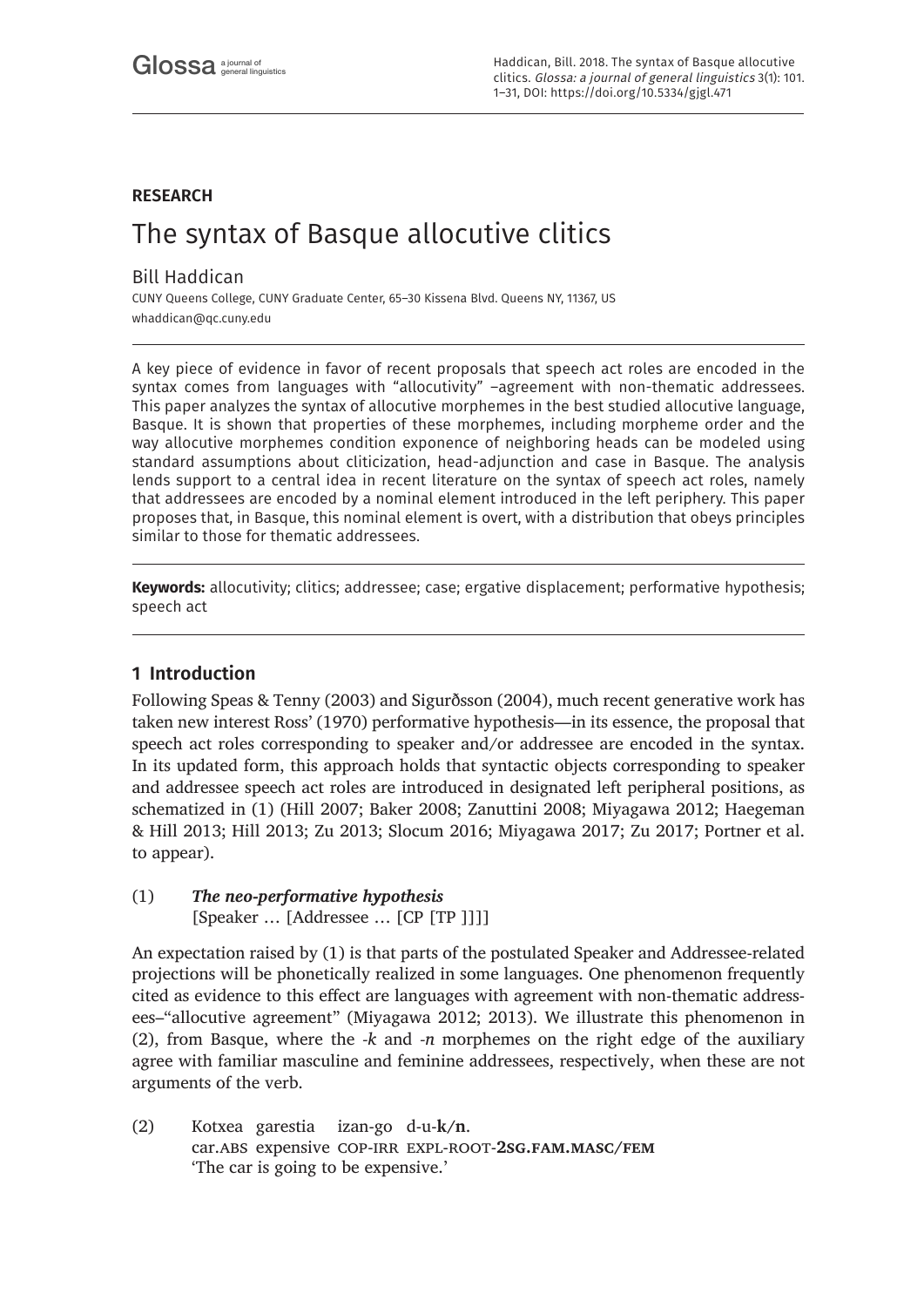Despite the importance of allocutivity for theories of syntactic encoding of pragmatic features, and person features in the left periphery, relatively little formal work has examined allocutivity in close detail. Allocutive agreement has been described in a handful of other languages including Galician (Carbón Riobóo 1995; Uriagereka 1995; Longa & Lorenzo 2001; Huidobro 2009), Japanese (Miyagawa 2012; 2017), Jingpo (Zu 2013; 2017), Korean (Pak 2017; Portner et al. to appear), Magahi (Verma 1991; Bhattacharya 2016) and Mupun (Frajzyngier 1989), but Basque allocutivity remains the most extensively discussed case. (See Antonov (2015), for a recent cross-linguistic overview.) In the case of Basque, there has been considerable work done on the clausal syntax of this phenomenon (Oyharçabal 1993; Alberdi 1995; Miyagawa 2012; 2013; Torrego 2013; Alcázar & Saltarelli 2014; Torrego & Fernández 2016), but with the exception of work by Albizu (1997; 2002), and Arregi & Nevins (2012), little detailed work on the morphology of Basque allocutive forms.

This paper proposes an analysis of the fine-grained syntax of Basque allocutive morphemes, that is, the way that syntax conditions the spell out of auxiliary verbs in allocutive contexts. It argues that core properties of allocutive morphemes including morpheme order and the way these morphemes condition the exponence of neighboring heads can be modeled using fairly standard assumptions about cliticization, head adjunction and the functional sequence, and without post-syntactic movement. A more general consequence of the analysis is support for the neo-performative conjecture that the Addressee speech act role is universally encoded by a nominal element, silent in most languages but overt in Basque (Baker 2008; Zanuttini 2008; Miyagawa 2012). This paper show that the morphology of these elements is similar to that of thematic addressees, and modelable using assumptions standardly used in analyzing case and cliticization for thematic arguments in Basque.

The discussion is organized as follows. Section two provides a brief introduction to allocutive morphemes. Section three describes three challenges posed by allocutive morphemes for syntactic approaches to Basque auxiliary formation. Section four proposes an analysis of these morphemes that takes them to be clitics merged in a left-peripheral Addressee projection. Section five extends the analysis to explain the effect of tense on person clitic ordering in another set of contexts in Basque, namely ergative displacement constructions.

### **2 Overview of allocutive clitics**

As noted in the introduction, the addressee morphemes in (2) mark agreement with the gender of a familiar interlocutor—*-k* for masculine addressees and *-n* for feminine addressees. These two allomorphs appear only on the right edge of the auxiliary, with allomorphs *-a-* and *-na-* for masculine and feminine interlocutors, respectively, appearing auxiliary-internally as illustrated in (3). Importantly, addressee agreement constructions like (2) differ from ethical datives in that the addressee need not have an "affected" or experiencer interpretation (Oyharçabal 1993; Hualde et al. 2003). Rather, as reflected in the translations, the addressee need not be interpreted as having any relation to the event described at all.

(3) Bihar egin-go d-i-**a/na**-t. tomorrow do-irr expl-root-**2sg.fam.masc/fem**-1sg.erg 'Tomorrow I will do it.'

The same dialects and speech contexts that mark gender agreement with familiar nonthematic addressees also show gender agreement with familiar thematic addressees. As shown in (4) and (5), the exponents of this agreement and the conditions on allomorphy are the same as those for non-thematic addressees as in (2) and (3).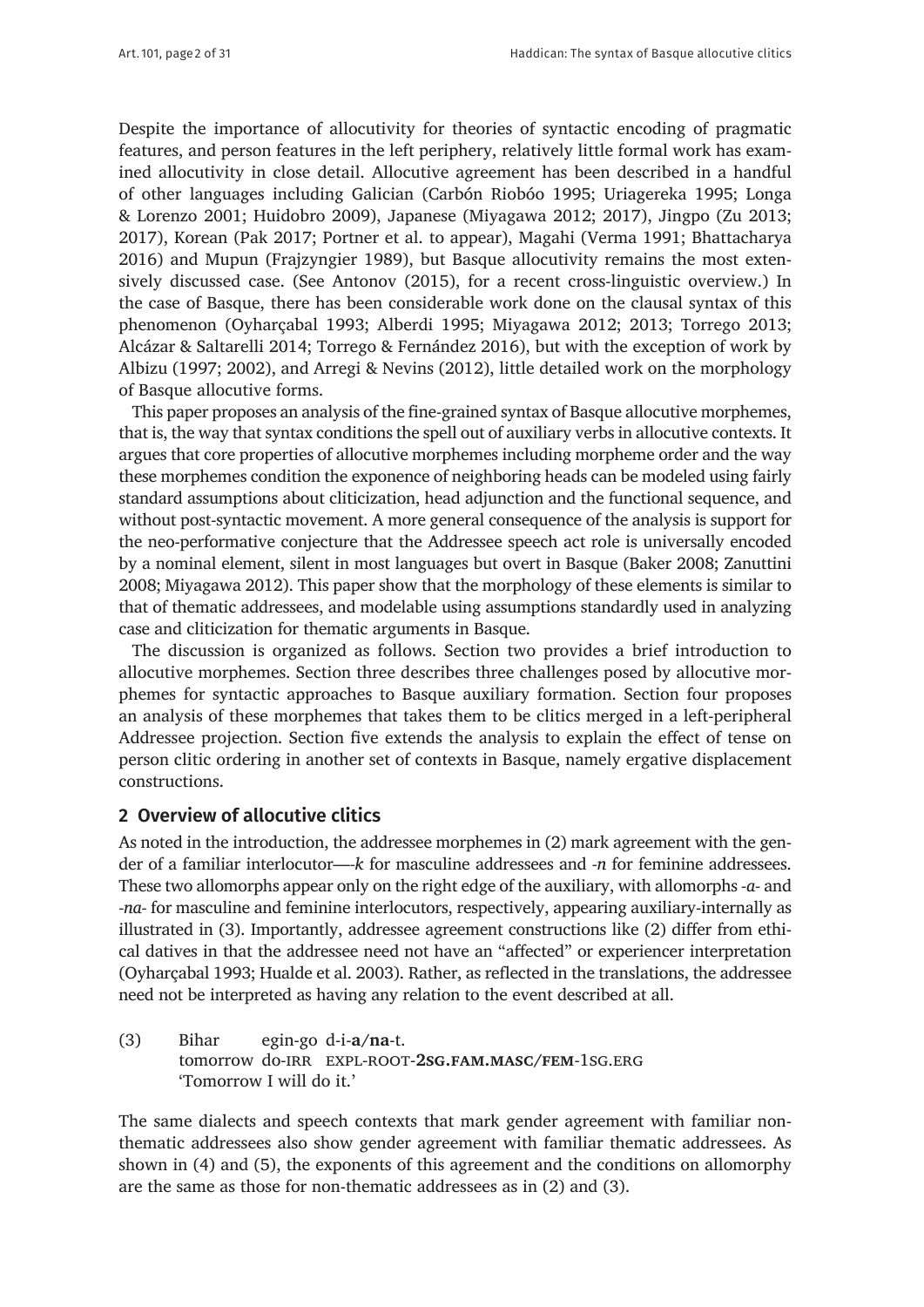- (4) Hi-k egin-go d-u-**k/-n**. you-erg do-irr expl-root-**2sg.fam.erg.masc/fem** 'You (familiar) will do it.'
- (5) Hi-ri eman-go d-i-**a/na**-t. you-dat give-irr expl-root-**2sg.fam.masc/fem.dat**-1sg.erg 'I will give it to you.'

The gender agreement shown in (2)–(5) occurs only with familiar addressees and only in some conservative dialects. In other dialects, the formal/familiar distinction has been lost and the gender-invariant form historically used exclusively with formal addressees is used for all second person addressees (Alberdi 1995). $^1$  In addition, some Northern and Eastern dialects also mark agreement with formal, non-thematic addressees, which are invariant for gender as in (6) (Oyharçabal 1993; Alberdi 1995). The following discussion will not consider these forms and focus instead on informal agreement which is attested across a broader set of dialects. In addition, in many contemporary dialects, agreement with masculine interlocutors is more broadly used than feminine forms. Many younger speakers with intuitions about masculine agreement forms do not have intuitions about feminine forms. The examples provided below will therefore principally involve masculine forms.

(6) *Northern dialects* (adapted from Oyharçabal 1993) Pette-k lan egin d-i-**zü**. Peter-erg work do.perf expl-root-**2sg.form** 'Peter has worked.'

Two properties of Basque allocutive morphemes suggest that they should be understood as species of vocative expression. First, in addition to addressee morphemes on the auxiliary, some Basque dialects maintain vocative pronouns. These morphemes share with allocutive clitics the property that a gender distinction is made in informal contexts. This is illustrated in (7), where *to* and *no* agree with informal masculine and feminine interlocutors, respectively. These pronouns and the addressee agreement morphemes discussed above are the only two contexts in which Basque has grammatical gender.<sup>2</sup> These morphemes are obligatorily separated from clausal material to the right by an intonational break, suggesting that these pronouns may be extra-sentential. As Oyharçabal (1993) notes, unlike clitics cross-referencing arguments, allocutive clitics never co-occur with overt doubles in the absence of such an intonational break.

(7) **To/no**,# etorri-ko d-u-k/n, ala? **2sg.fam.masc/fem** come-irr expl-root-2sg.fam.masc/fem or 'Hey you, is he/she/it going to come?'

(i) (Larzabal 1968) **To!** Gure gizonek geldiarazi **die** plazarat sartu den zaldi-karrosa bat. **look** our men stop.CAUS AUX plazaABL enter AUX horse-carriage one 'Look! Our men have stopped a horse carriage that has entered the plaza.'

Many thanks to a reviewer for a discussion of these facts. I set aside the nature of these uses here.

<sup>&</sup>lt;sup>1</sup> Unless otherwise indicated examples are taken from the standard dialect.

<sup>2</sup> A reviewer points out that *to/no* can appear in contexts in which they are not plausibly vocative/allocutive pronouns but rather something closer a presentative marker (Zanuttini 2017). In such cases, it need not co-occur with allocutive agreement. In (i), the finite verb in the root clause, takes no allocutive agreement.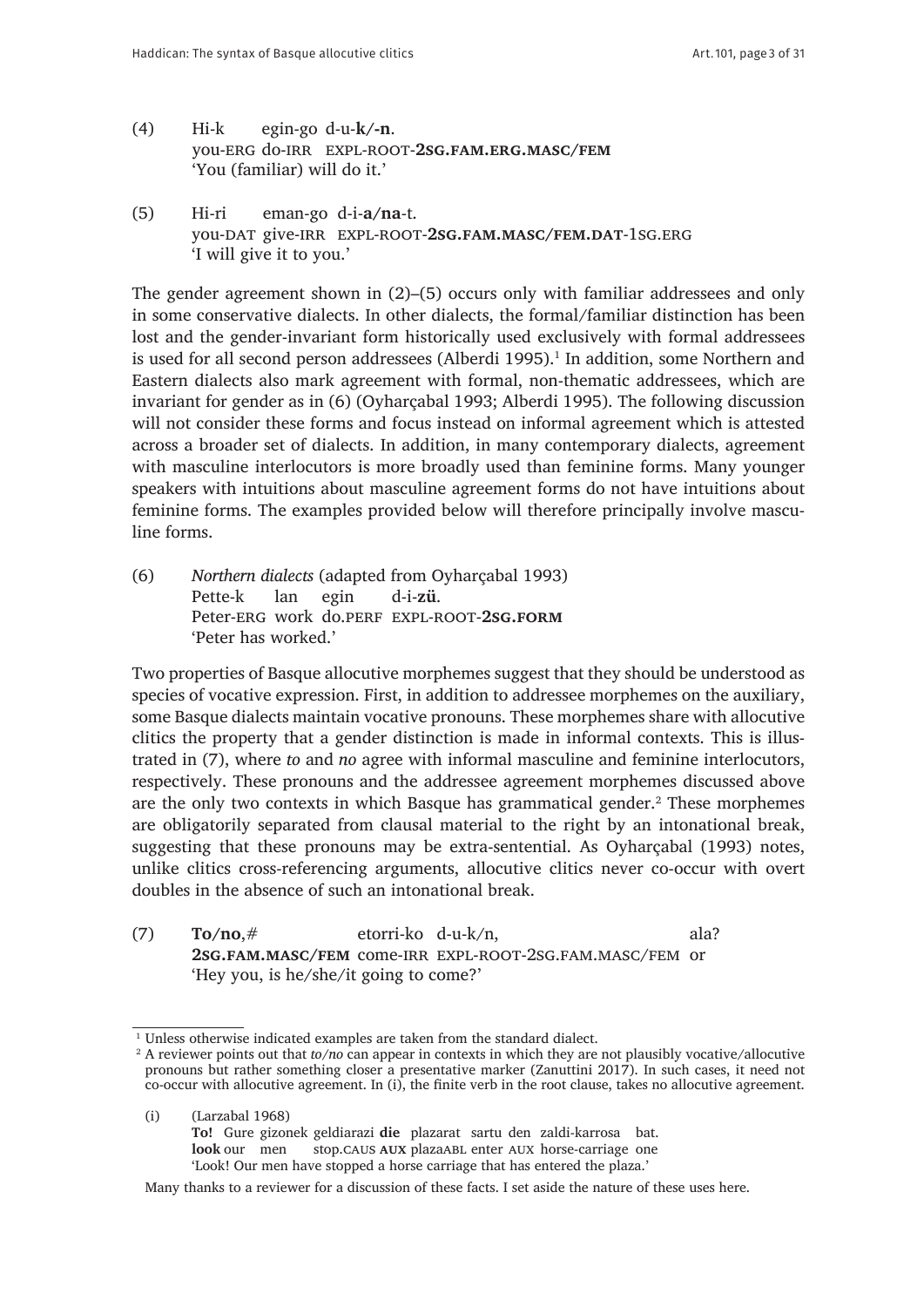A second property of Basque allocutive morphemes characteristic of vocative expressions cross-linguistically is their sensitivity to clause type (Oyharçabal 1993; Hill 2013). For most speakers, allocutive marking is sharply out in all embedded contexts, as in (8), a property common among vocative expressions cross-linguistically (Hill 2013).<sup>3</sup>

(8) Jon-ek esan d-i-**k** etorri-ko Jon-erg say.perf expl-root-**2sg.fam.masc** come-irr d-u-**[%k]**-ela. expl-root-**2sg.fam.masc**-c 'Jon has said that he will come.'

In the analysis below, allocutive morphemes will be viewed as akin to vocative forms, drawing on similar approaches to vocatives cross-linguistically (Hill 2007; Espinal 2013; Haegeman & Hill 2013). (For convenience, this paper follows the convention in the Basque literature of referring to such morphemes (2) as "allocutives".) Specifically, allocutive morphemes will be analyzed as clitics merged in a designated left peripheral Addressee projection. This approach will aide in modeling three recalcitrant sets of facts related to the behavior of these morphemes, which are introduced in the following section.

## **3 Three problems posed by allocutive morphemes**

## *3.1 Problem 1: Morpheme order*

The basic morpheme order of Basque auxiliaries is traditionally described as following the template in (9) (Cheng & Demirdache 1993; Laka 1993; Albizu 1997; 2002; Arregi & Nevins 2012).<sup>4</sup> This template has no formal status in the analysis to follow, but rather is used here as a descriptive tool, intended to represent the fact that these morphemes, when present, must appear in the order given. The brackets marking elements in first position are intended to represent the fact that this position may be filled either by an absolutive clitic, or, when no absolutive clitic is available, an expletive morpheme (Albizu 2002; Arregi & Nevins 2012). These facts are spelled out in section four.

(9) {Abs. pers./Expl} - Root - Dat. pers. - Erg. pers. - Erg. num. - T

Allocutive morphemes may occupy one of two slots in the template in (9)—either to the right of the ergative number morpheme, as in (10), or to the left of the ergative person morpheme, as in  $(11)$  and  $(12)$ .

- (10) Egin-go d-i-**te**-**k**. do-irr expl-root-**pl.erg**-**2sg.fam.masc** 'They will do it.'
- (11) Egin-go d-i-**a**-**gu**. do-irr expl-root-**2sg.fam.masc**-**1pl.erg** 'We will do it.'

<sup>&</sup>lt;sup>3</sup> Hualde et al. (2003) notes that some younger speakers do accept allocutive agreement in embedded clauses. For these speakers, this availability doesn't appear sensitive to assertion/MPU interpretation (as in Mainland Scandinavian embedded V2) (Hooper & Thompson 1973; Simons 2007). For these speakers the availability of embedded allocutive doesn't appear to be conditioned by the complementizer type as described by Elordieta & Haddican (2018) for *ba-*insertion and VP-Neg-Aux word orders. I set aside this set of speakers in the following discussion.

<sup>4</sup> Our discussion will set aside absolutive and dative number morphemes and also *\*edin* forms.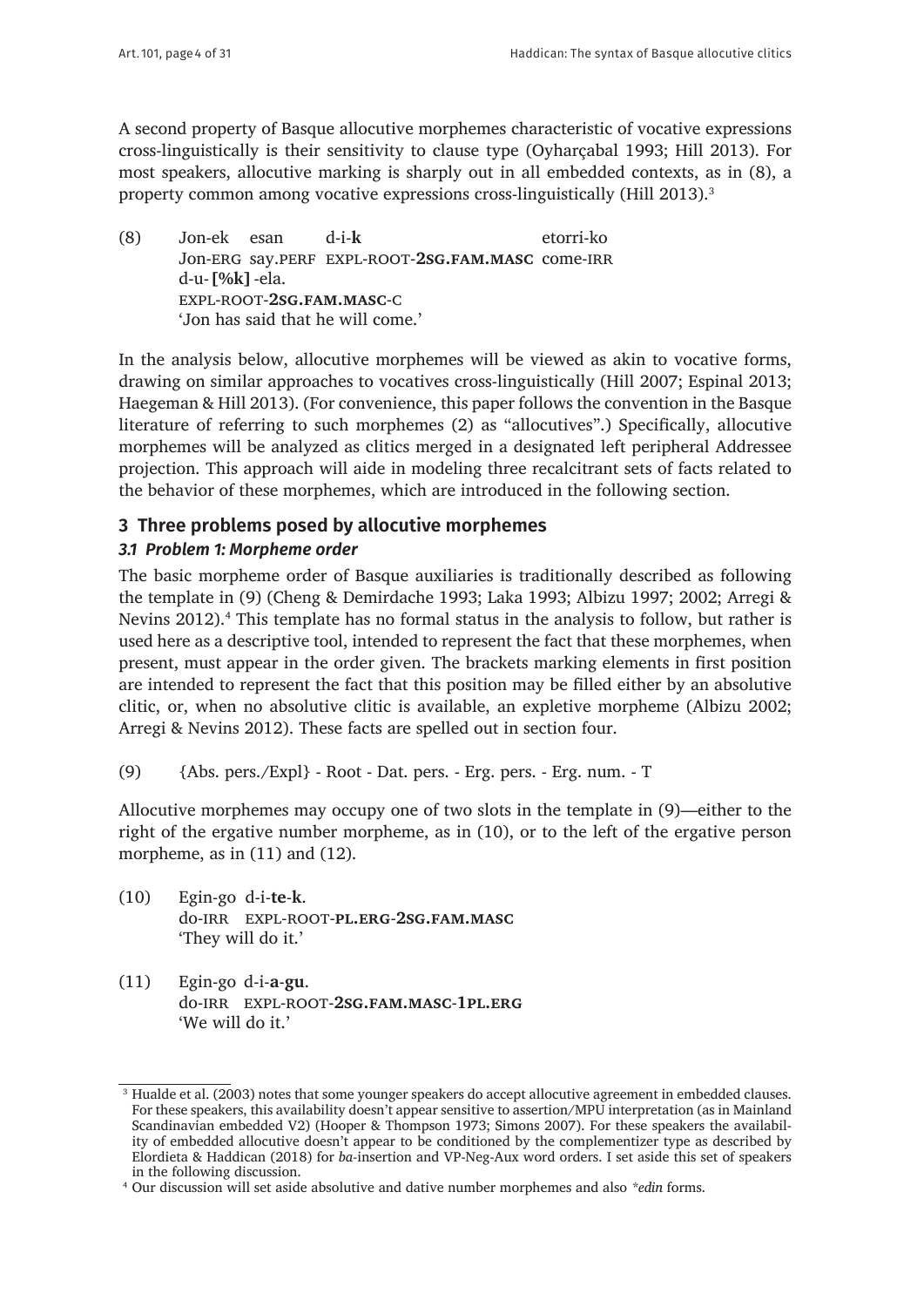(12) Egin-go d-i-**a**-**t**. do-irr expl-root-**2sg.fam.masc**-**1sg.erg** 'I will do it.'

Importantly, in 2pl ergative contexts like (13), the ergative person morpheme appears to the left of the ergative number morpheme. Assuming unique merged positions for the allocutive and ergative morphemes in (10)–(13), then the morpheme orders in (10)–(12) seem to require movement of either the allocutive morpheme, the ergative number morpheme or the ergative person morpheme. (The only ergative person/number combination in which both person and number are overt is 2pl, with which allocutive clitics do not co-occur.)

(13) Egin-go d-u-**zu**-**e**. do-irr expl-root-**2.erg**-**pl.erg** 'You all will do it.'

Indeed, there is another set of contexts, called "ergative displacement" constructions in the Basque literature, in which morphemes marking ergative person may move independently of the ergative number marker *-(t)e-* as illustrated in (14). In ergative displacement, the leftmost slot in the auxiliary may, under conditions to be described later, be occupied by ergative person morphemes rather than an absolutive morpheme. In (14), the ergative person allomorph *zen-* appears in first position, while the ergative plural marker, *-(t)e-*, appears in its usual position, further to the right in the auxiliary.

(14) Egin **zen**-u-**te**-**n**. do.perf **2pl.erg**-root-**pl.erg**-**pst** 'We will do it.'

While ergative displacement appears in all Basque dialects, dialects with allocutive displacement are much more restricted.<sup>5</sup> In the general case, then, parsimony favors an analysis by which the position of the allocutive morpheme in (10)–(12) is invariant, and the position of the ergative person morphemes in (11) and (12) suggests an additional context in which these morphemes may undergo displacement. A partially unified analysis of these two ergative morpheme displacement contexts will be presented later.

An additional challenge posed by the morpheme order of allocutive clitics concerns the fact that they always appears to the left of the auxiliary-final *-(e)n* morpheme traditionally taken to be a tense marker (Laka 1993).

(15) Egin-go z-i-te-**a**-**n**. do-irr expl-root-pl.erg-**2sg.fam.masc**-**pst** 'They were going to do it.'

A well-described property of Basque auxiliaries is that they exhibit a Mirror Principle effect (Baker 1985), whereby the canonical linear order of morphemes is the inverse of their (bottom-up) merged order, on standard assumptions about argument structure and

(i) (de Yrizar 1997: 284) ∅-u-en 2sg.fam-root-past 'He/she/it was.'

<sup>5</sup> I'm grateful to an anonymous reviewer for a discussion of these facts. An example of allocutive displacement to the left edge of the auxiliary appears in (i) from the Donibane-Lohizane dialect.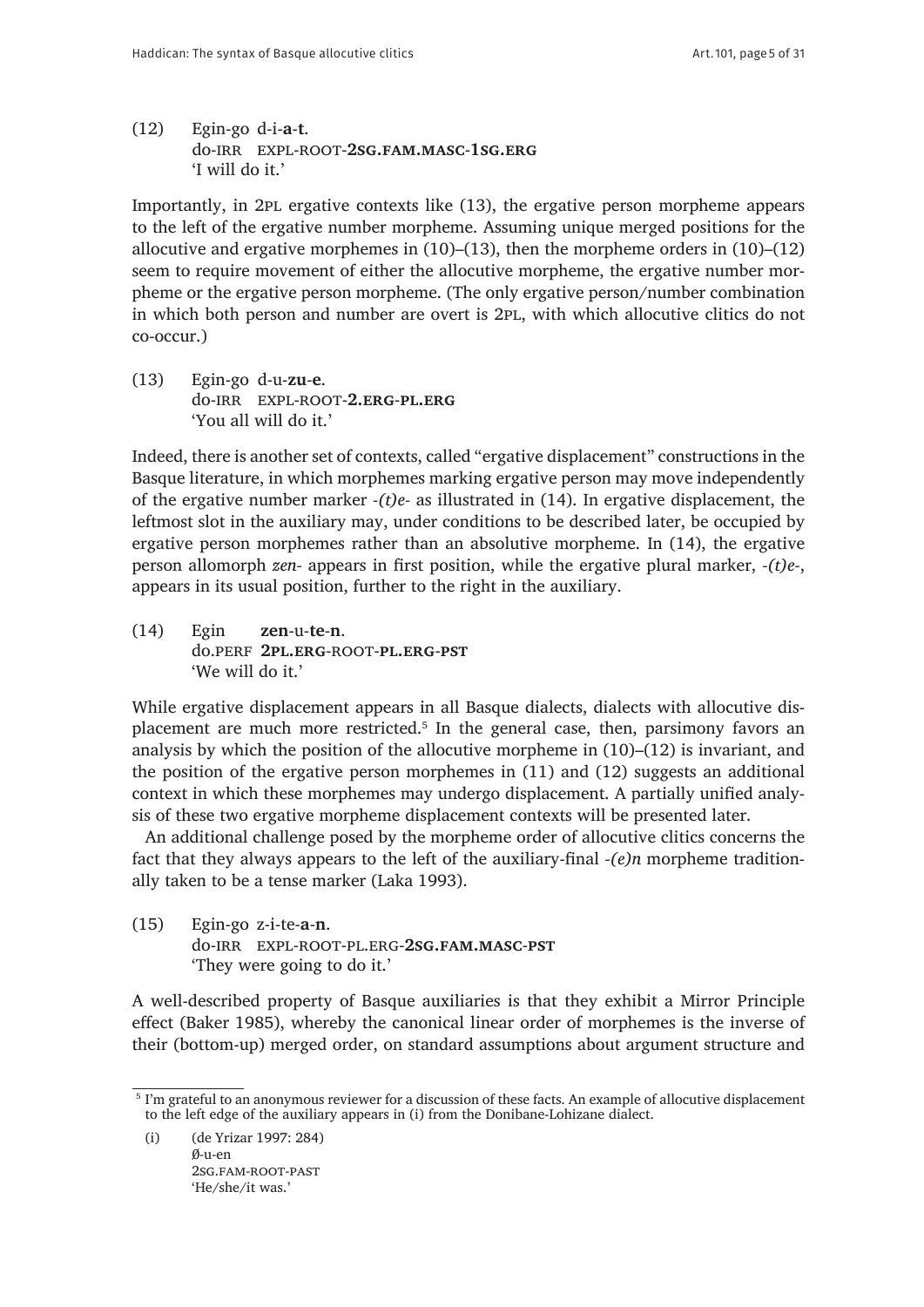the functional sequence (Laka 1993). From the perspective of Speas & Tenny's (2003) proposal, where morphemes marking non-thematic addressees are merged in a C-field position, and if, indeed, the *-(e)n* morpheme truly corresponds to a T head, then the ordering of the allocutive morpheme to the left of *–en* is surprising in that it suggests a merged position below T. An account of these facts is developed below.

## *3.2 Problem 2: Effects on root vowels*

Basque is traditionally described as having a *have/be* alternation (Ortiz de Urbina 1989; Arregi 2004). In unaccusative contexts without allocutive morphology, the auxiliary takes a form of the copular verb *izan*, 'be', and in transitive non-allocutive contexts takes a form of possessive 'have', *edun*, as illustrated in (16) and (17). In (16), the auxiliary root vowel is *-a-*, marking *izan*, 'be', while in (17), the auxiliary root vowel is *-u-*, marking *edun*, 'have'.

| (16) | Unaccusative contexts determining 'be' |                                                   |                     |
|------|----------------------------------------|---------------------------------------------------|---------------------|
|      | a.                                     | atezaina<br>$d-a$ .<br>Ines                       |                     |
|      |                                        | Ines.ABS goalkeeper.ABS EXPL-ROOT ('be')          |                     |
|      |                                        | 'Ines is a goalkeeper.'                           | [copula 'be']       |
|      | b.                                     | irits-i<br>Atezaina<br>$d-a$ .                    |                     |
|      |                                        | goalkeeper.ABS arrive-PERF EXPL-ROOT ('be')       |                     |
|      |                                        | 'The goalkeeper has arrived.'                     | [auxiliary 'be']    |
|      |                                        |                                                   |                     |
| (17) |                                        | Monotransitive contexts determining 'have'        |                     |
|      | a.                                     | Ines-ek gaitasuna d-u.                            |                     |
|      |                                        | Ines-ERG ability.ABS EXPL-ROOT('have')            |                     |
|      |                                        | 'Ines has ability.'                               | [possessive 'have'] |
|      | b.                                     | Ines-ek baloia<br>$d-11$ .<br>atera               |                     |
|      |                                        | Ines-ERG ball.ABS take.out.PERF EXPL-ROOT('have') |                     |
|      |                                        | 'Ines has cleared the ball.'                      | [auxiliary 'have']  |

The foregoing description holds for contexts without allocutive clitics. In unaccusative contexts *with* allocutive clitics, however, the root vowel *-u-* appears, as shown in (2), repeated here (Rebuschi 1981; 1984; Oyharçabal 1993; Albizu 2002; Arregi 2004; Arregi & Nevins 2012; Torrego 2013; Torrego & Fernández 2016).6

(18) Kotxea garestia izan-go d-**u**-**k/n**. car.abs expensive cop-irr expl-**root**-**2sg.fam.masc/fem** 'The car is going to be expensive.'

The allocutive clitics in (18) are reminiscent of ergative clitics both in their exponence (see (4)), and in the fact that they co-occur with auxiliary switch. Nevertheless, as Albizu (2002) notes, allocutive clitics in intransitive contexts are unlike thematic ergative clitics in that, in most dialects, the allocutive clitic does not undergo ergative displacement, as

<sup>6</sup> An exception to this rule applies in dative intransitive contexts, where the *-u-* root is blocked and a root form, *(t)za* appears, as in (i). These forms are considered in detail in section 4.

| (i) | a. | Gusta-tzen za-i-da-k. |                                         |
|-----|----|-----------------------|-----------------------------------------|
|     |    | 'I like it.'          | like-IMPERF ROOT-P-1SG.DAT-2SG.FAM.MASC |
|     |    |                       |                                         |

b. Gusta-tzen **za**-i-t. like-IMPERF **ROOT-P-1SG.DAT** 'I like it.' (without allocutive clitic)

(with allocutive clitic)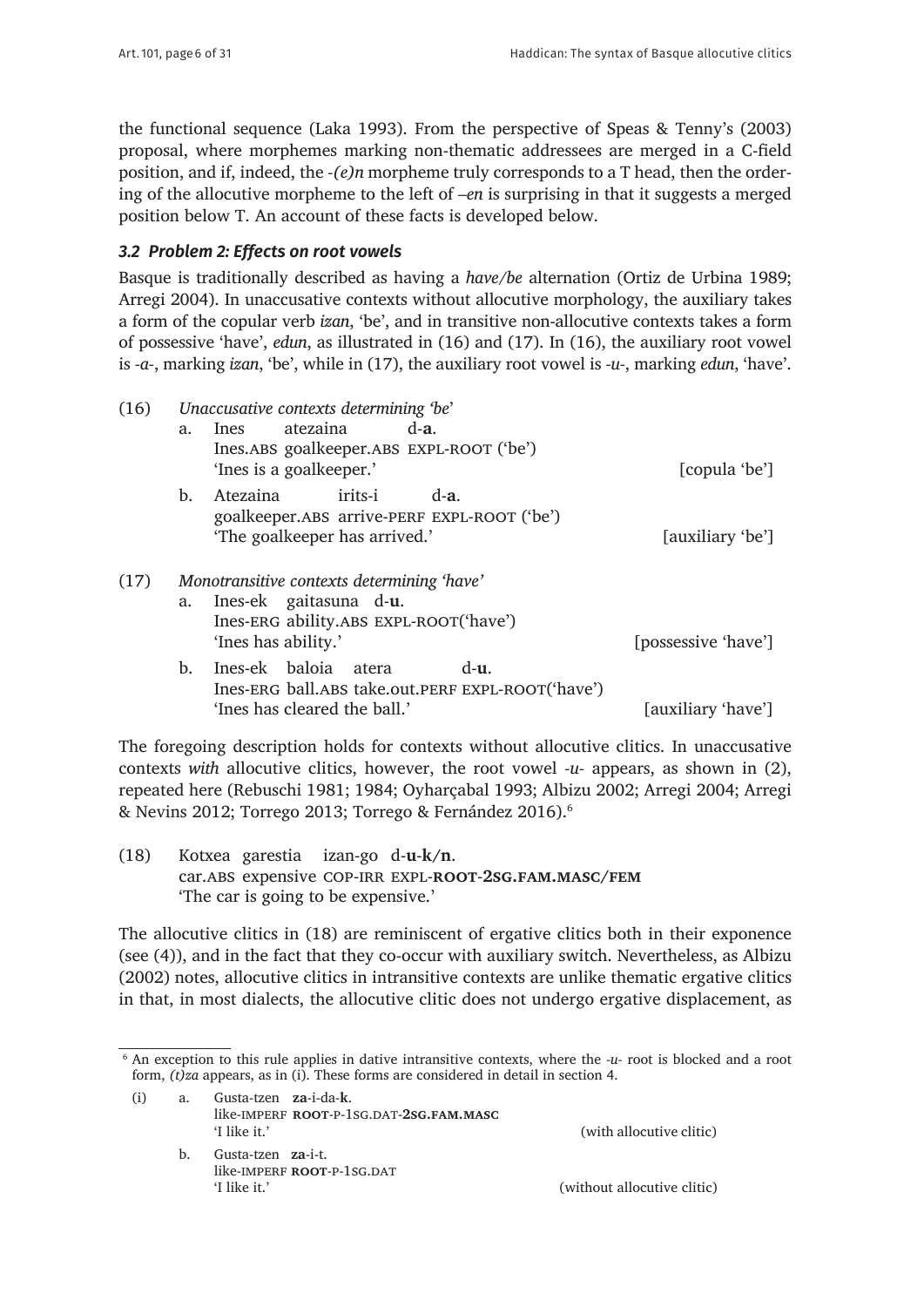in (19). Thematic 2sg familiar ergative clitics, do, however as in (20) (Laka 1993; Béjar & Rezac 2009; Arregi & Nevins 2012; Torrego & Fernández 2016).

| (19) | Egin-go $z$ -u-a-n.<br>do-IRR EXPL-ROOT-2SG.FAM.MASC-PST<br>'He/she/it was going to do it.' | (with allocutive clitic)       |
|------|---------------------------------------------------------------------------------------------|--------------------------------|
| (20) | Egin-go h-u-en.<br>do-IRR 2SG.FAM.ERG-ROOT-PST<br>'You were going to do it.'                | (2sG familiar ergative clitic) |

Plausibly related to the above set of facts is an additional root vowel alternation triggered in monotransitive contexts. We saw previously that monotransitive contexts without an allocutive clitic determine 'have', i.e. with an auxiliary root vowel *-u-*, as in (17). In the presence of an allocutive clitic, however, the root vowel in monotransitive contexts is not *-u-* but rather *-i-*, as in (21).

(21) Egin-go d-**i**-**a**-t. do-irr expl-**root**-**2sg.fam.masc**-1sg.erg 'I'm going to do it.'

The *-i-* morpheme in contexts like (21) has traditionally been taken to be related to the *-i-* that appears in the root in ditransitive applicatives like (22) (Rebuschi 1981; 1984). These facts, alongside the fact that exponence of allocutive forms is similar to that of thematic dative forms (see (5)) suggest the possibility that allocutive clitics may be related to dative clitics.

(22) Eman-go d-**i**-o-t. give-irr expl-**root**-2sg.dat-1sg.erg 'I'm going to give it to him/her/it.'

The nature of *-i-* in these contexts will be addressed shortly. For the moment, let us observe that allocutive clitics differ from recipient dative clitics in several ways. First, as noted above, allocutive clitics appear to the right of ergative plural morphemes in third person ergative contexts, while clitics marking thematic datives appear to the left, as illustrated in (23).

(23) Eman-go z-i-**o**-te-**k**. give-irr expl-root-**3sg.dat**-pl.erg-**2sg.fam.masc** 'They will give it to him/her/it.'

In addition, in allocutive clitic contexts, the morpheme marking absolutive plural is *-it-*, as in (24). In the case of thematic dative clitics, this morpheme is standardly *-izk-* as in (25) (Albizu 2002).7

(24) Ikus-i d-**it**-i-k. see-perf expl-**pl.abs**-root-2sg.fam.masc 'He/she has seen them.'

<sup>7</sup> In some dialects, the absolutive plural marker *-izk-* can appear in allocutive contexts.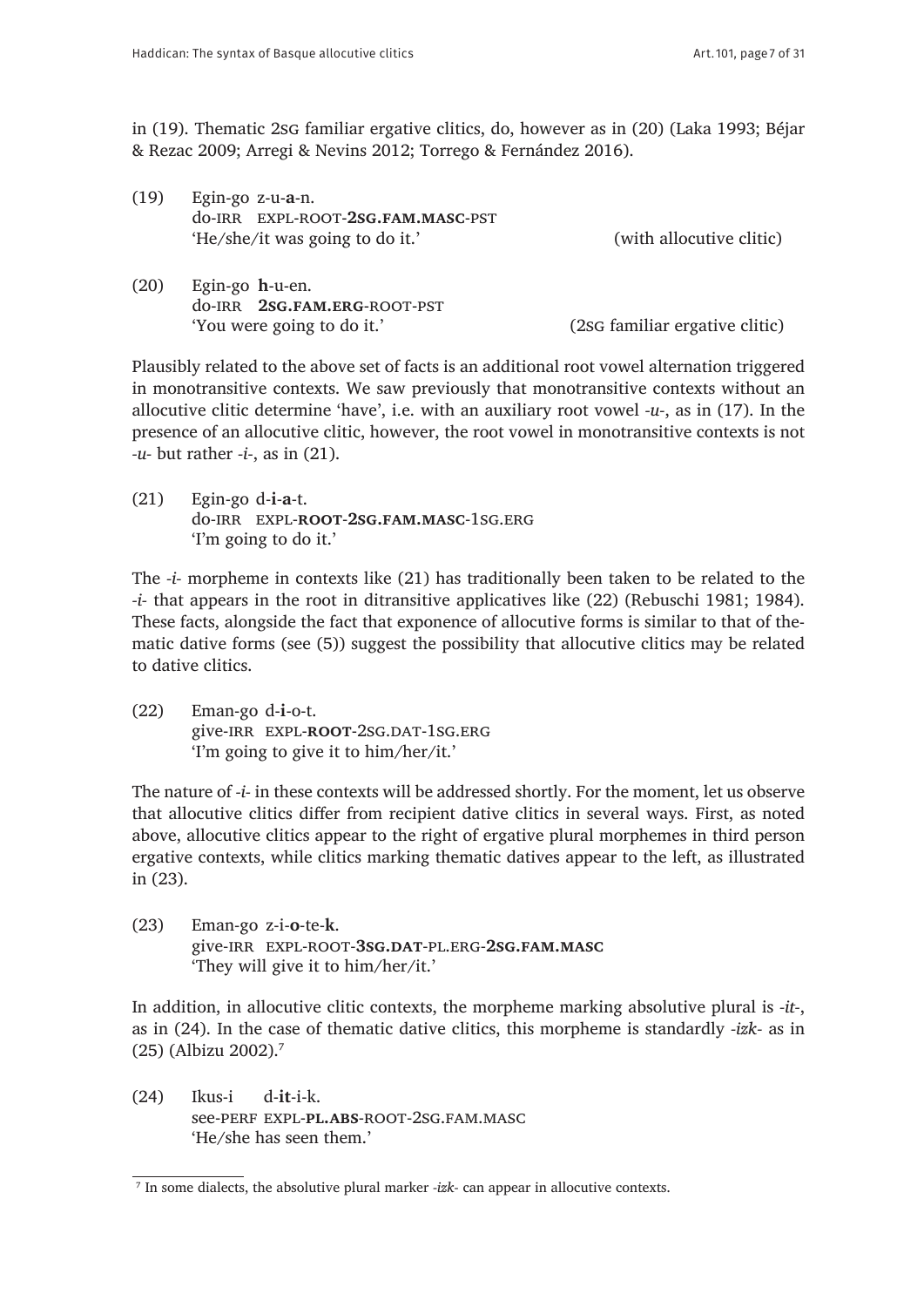(25) Eman-go d-**izk**-i-o. give-irr expl-**pl.abs**-root-3sg.dat 'He/she/it will give it to him/her/it.'

Finally, as Albizu (1997) notes, allocutive clitics, unlike recipient dative clitics, do not trigger Person Case Constraint (PCC) effects. In the presence of a recipient dative, agreement with a first or second person direct object is blocked:

(26) Adapted from Albizu (1997) \*Azpisapoe-k ni etsaia-ri sal-du n-a-i-o-te. traitors-ERG 1sG.ABS enemy-DAT sell-PERF 1sG.ABS-BV-root-3sG.DAT-PL.ERG 'The traitors have sold me to the enemy.'

Importantly, allocutive clitics do not give rise to PCC effects. (27) shows that allocutive clitics freely combine with an agreement morpheme marking a first person direct object here *n-*.

(27) Adapted from Albizu (1997) Peru-k ni kale-an ikus-i **n**-a-i-**k**. Peru-erg 1sg.abs street-in see-perf **1sg.abs**-bv-root-**2sg.fam.masc** 'Peru has seen me in the street.'

To summarize, allocutive clitics are superficially similar to ergative and dative clitics in their exponence and in the ways they condition exponence of the 'have' root vowel *-u-* and the *-i-* morpheme of dative contexts. Albizu's (1997; 2002) observations, however, suggest that allocutive clitics must be analyzed as partially distinct from "true" ergatives and recipient datives at least at certain derivational levels.

# *3.3 Problem 3: Effects on the first position expletive morpheme*

A third property of allocutive clitics to be accounted for is their effect on the exponence of a morpheme appearing on the left edge of the finite verb. As noted briefly in section 3.1, the first position slot may be occupied by one of two kinds of elements. One possible denizen of this position are first and second person clitics, generally absolutive clitics. (We return to the special case of ergative clitics in this position later.)

(28) Ikusi-ko **n**-a-u-zu-e. see-irr **1sg.abs**-bv-root-2.erg-pl.erg 'You all will see me.'

In third person absolutive contexts, such as (29), this slot is occupied by one of five forms—{*d-, z-, l-, b-*, ∅}, whose selection is determined by a complex set of factors including tense and mood.

(29) Eman-go **z**-i-o-te-n. give-irr **expl**-root-3sg.dat-pl.erg-pst 'They were going to give it to him/her/it.'

In the Basque literature, there are two main approaches to these facts. One approach, by Lafon (1943: 379) and Ortiz de Urbina (1989), is that this latter set of forms—{*d-, z-, l-, b*-,  $\emptyset$ }—are third person absolutive markers with allomorphs conditioned by tense, mood etc. A second approach, which has been the consensus in recent literature, is that third person absolutive markers—like third person ergative—are ∅ or absent entirely (Trask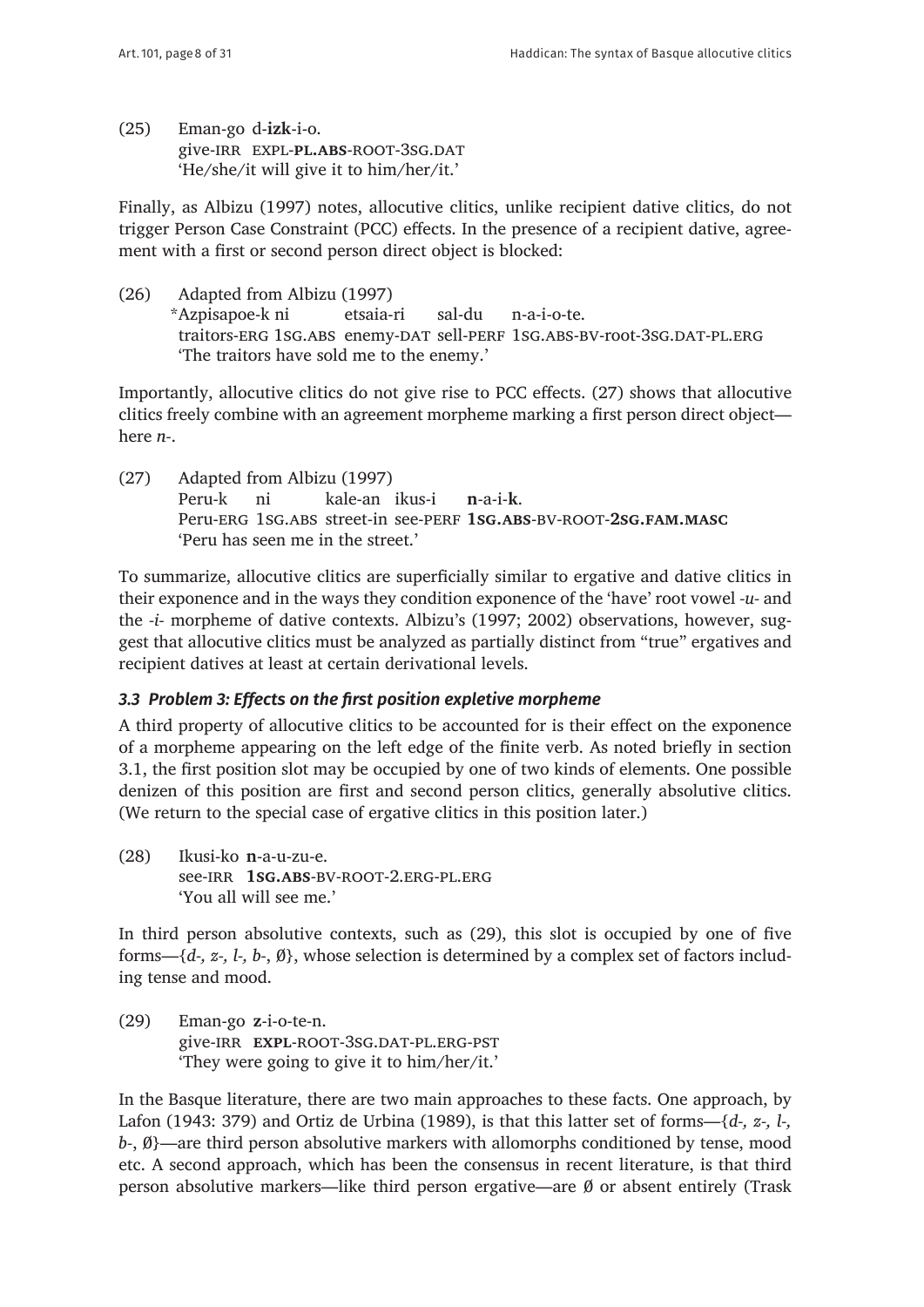1977; 1981; Laka 1993; Albizu & Eguren 2000; Fernández & Albizu 2000; Albizu 2002; Arregi & Nevins 2012). On this approach, {*d-, z-, l-, b-*, ∅} are typically treated as expletive elements to fill a phonologically empty position (Laka 1993; Gómez & Sainz 1995; Arregi & Nevins 2012). Section four develops an account of these morphemes close in spirit to this latter group of proposals.

The contexts determining selection among these expletive form—{*d-, z-, l-, b-*, ∅} are often said to form a natural class of tense and modality (Lafon 1943; Trask 1981; Laka 1993). In realis contexts, the morpheme surfaces as *d-* in present tense contexts and *z-* in past contexts. (30)–(32) show that this alternation is constant across unaccusative, monotransitive and ditransitive contexts (the relevance of which will be made clear shortly).<sup>8</sup>

| (30) | Intransitive |                                                                                                            |           |  |  |  |
|------|--------------|------------------------------------------------------------------------------------------------------------|-----------|--|--|--|
|      | a.           | Eror-i $d$ -a.<br>fall-PERF EXPL-ROOT<br>'It has fallen.'                                                  | [present] |  |  |  |
|      | b.           | Eror-i z-e-n.<br>fall-PERF EXPL-ROOT-PST<br>'It fell.'                                                     | [past]    |  |  |  |
| (31) | a.           | <i>Monotransitive</i><br>Egin-go d-u-te.<br>do-IRR EXPL-ROOT-PL.ERG<br>'They will do it.'                  | [present] |  |  |  |
|      | b.           | Egin-go z-u-te-n.<br>do-IRR EXPL-ROOT-PL.ERG-PST<br>'They were going to do it.'                            | [past]    |  |  |  |
| (32) | a.           | Ditransitive<br>Eman-go $d$ -i-o.<br>give-IRR EXPL-ROOT-3SG.DAT<br>'He/she/it will give it to him/her/it.' | [present] |  |  |  |
|      | b.           | Eman-go z-i-o-n.<br>give-IRR EXPL-ROOT-3SG.DAT-PST<br>'He/she/it was going to give it to him/her/it.'      | [past]    |  |  |  |

In irrealis contexts, the expletive morpheme appears as *l-* in present tense contexts and *z-* in the standard dialect as in (33). (For convenience, only monotransitive forms are shown here.)

| (33) | Monotransitive irrealis |                                                         |           |  |  |
|------|-------------------------|---------------------------------------------------------|-----------|--|--|
|      | a.                      | Egin-go 1-u-ke-te.<br>do-IRR EXPL-ROOT-MOD-PL.ERG       |           |  |  |
|      |                         | 'They would do it.'                                     | [present] |  |  |
|      | b.                      | Egin-go z-u-ke-te-n.<br>do-IRR EXPL-ROOT-MOD-PL.ERG-PST |           |  |  |
|      |                         | 'They would have done it.'                              | [past]    |  |  |

 $\overline{\text{8}$  For the moment, let us set aside dative intransitive forms like (i), which will require additional assumptions. These are considered in section 4.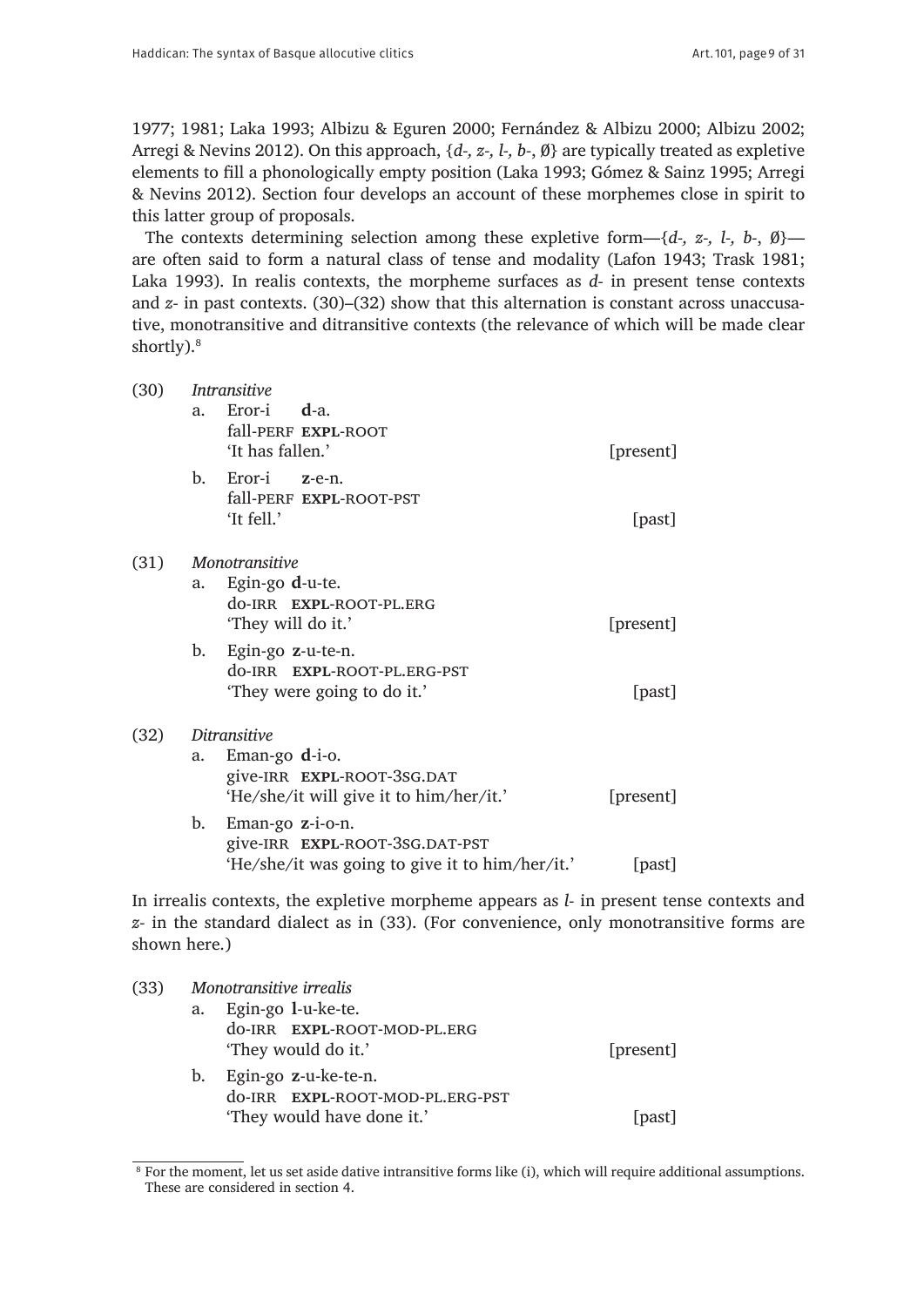The importance of these facts for our analysis of allocutive morphemes relates to a fact less commonly discussed in the formal literature on allocutives, namely that exponence of the expletive morpheme is conditioned not just by tense and modality, but also by the presence of an allocutive clitic (Rebuschi 1984; Albizu 2002). This pattern, described first by Rebuschi (1984:  $621$ ) as far as I am aware, is as in  $(34)$ .

(34) *Rebuschi's generalization* In present tense realis contexts, the allocutive clitic determines expletive *z-*rather than *d-* if and only if it does not trigger a change in the verb root.9

Rebuschi's generalization describes the behavior of expletives in three kinds of contexts. The first is in ditransitive constructions. In section 3.2, it was noted that in intransitive and monotransitive contexts, the presence of an allocutive clitic triggers the appearance of the root vowels *-u-* and *-i-* respectively. In present tense contexts, the expletive morpheme is unchanged—*d-*. This is illustrated in (35) and (36).

| (35) | <i>Intransitive</i>   |                                  |                             |  |  |  |
|------|-----------------------|----------------------------------|-----------------------------|--|--|--|
|      | a.                    | Fror-i<br>d-a.                   |                             |  |  |  |
|      |                       | fall-PERF EXPL-ROOT              |                             |  |  |  |
|      |                       | 'It has fallen.'                 | [without allocutive clitic] |  |  |  |
|      | b.                    | $Error-i$ $d-u-k$ .              |                             |  |  |  |
|      |                       | fall-PERF EXPL-ROOT-2SG.FAM.MASC |                             |  |  |  |
|      |                       | 'It has fallen.'                 | [with allocutive clitic]    |  |  |  |
| (36) | <b>Monotransitive</b> |                                  |                             |  |  |  |
|      | a.                    | Egin-go d-u.                     |                             |  |  |  |
|      |                       | do-IRR EXPL-ROOT                 |                             |  |  |  |
|      |                       | 'He/she/it will do it.'          | [without allocutive clitic] |  |  |  |
|      | b.                    | Egin-go d- <b>i-k</b> .          |                             |  |  |  |
|      |                       | do-IRR EXPL-ROOT-2SG.FAM.MASC    |                             |  |  |  |
|      |                       | 'He/she/it will do it.'          | [with allocutive clitic]    |  |  |  |

In ditransitive contexts with analytic verbs, the root vowel is *-i-* in non-allocutive contexts, and no further root-vowel change operation is applicable. Here, the addition of an allocutive clitic has no effect on the auxiliary root, but rather changes the auxiliary-initial expletive morpheme from *d-* to *z-*. (Our discussion will henceforth follow the convention in the Basque literature of referring to the *d*-to-*z*- change as "spirantization".)<sup>10</sup>

- (37) *Ditransitive*
	- a. Eman-go **d**-i-o-t. give-IRR **EXPL-ROOT-3SG.DAT-1SG.ERG** 'I will give it to him/her/it.' [without allocutive clitic]

b. Eman-go **z**-i-o-**a**-t. give-irr **expl**-root-3sg.dat-**2sg.fam.masc**-1sg.erg 'I will give it to him/her/it.' [with allocutive clitic]

A second context in which spirantization applies in present tense allocutive forms is with synthetic verbs—the closed class of verbs on which tense and agreement are marked on

<sup>9</sup> Rebuschi's text is as follows: "*On notera à partir de l'ensemble des données fournies jusqui'ici une nouvelle régularité: d- devient z- si et seulement si la racine ne change pas.*"

<sup>&</sup>lt;sup>10</sup> This alternation also involves devoicing.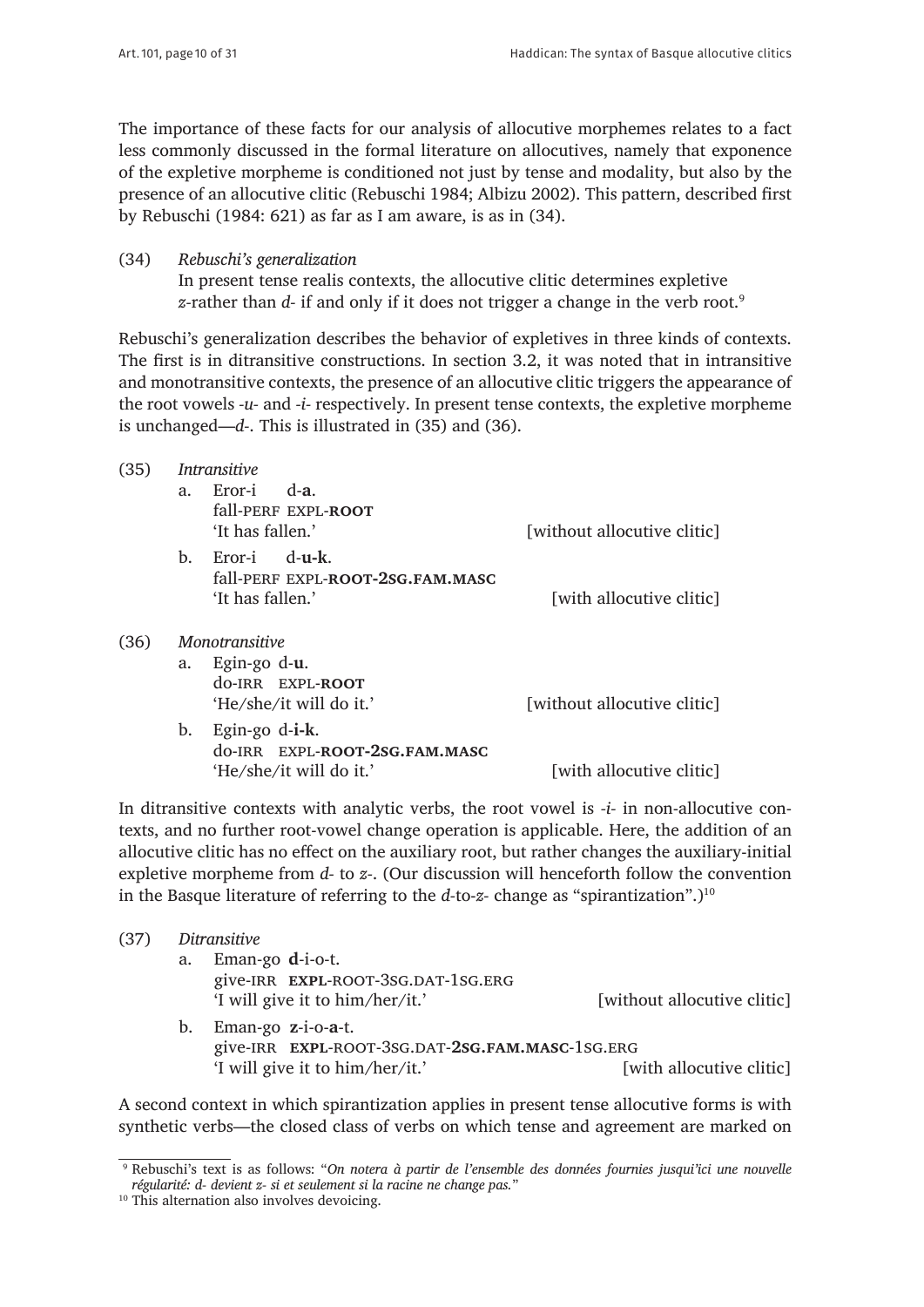the verb rather than a separate auxiliary. In such contexts, no auxiliary is present and hence, no auxiliary root vowel change is applicable. As shown in (38) and (39), in the presence of an allocutive clitic, no change in the root applies, and the expletive morpheme is *z-* as in past tense contexts.

| (38) | Synthetic verbs: etorri 'come'                       |                                                                 |                                        |  |  |  |
|------|------------------------------------------------------|-----------------------------------------------------------------|----------------------------------------|--|--|--|
|      | a.                                                   | D-a-tor.<br>EXPL-BV-come<br>'He/she/it comes.'                  | [without allocutive clitic]            |  |  |  |
|      | $\mathbf{b}$ .                                       | Z-e-torr-en.<br>EXPL-BV-come-PST<br>'He/she/it came.'           | [past tense without allocutive clitic] |  |  |  |
|      | $\mathcal{C}$ .                                      | Z-e-torr-ek.<br>EXPL-BV-come-2sG.FAM.MASC<br>'He/she/it comes.' | [present tense with allocutive clitic] |  |  |  |
| (39) | Synthetic verbs: ibili 'walk'                        |                                                                 |                                        |  |  |  |
|      | D-a-bil.<br>a.<br>EXPL-BV-walk<br>'He/she/it walks.' |                                                                 | [without allocutive clitic]            |  |  |  |
|      |                                                      | b. Z-e-bil-en.<br>EXPL-BV-walk-PST<br>'He/she/it walked.'       | [past tense without allocutive clitic] |  |  |  |
|      | $c_{\rm m}$                                          | Z-e-bil-ek.<br>EXPL-BV-walk-2sG.FAM.MASC<br>'He/she/it walks.'  | [present tense with allocutive clitic] |  |  |  |

A third context described by Rebuschi's generalization involves the transitive possibility modal auxiliary root *\*ezan* (transitive) as in (40). Here, again, no change to the root is applicable and spirantization applies.11

| a.                     |                                   |                                                                                                                                                           |  |
|------------------------|-----------------------------------|-----------------------------------------------------------------------------------------------------------------------------------------------------------|--|
| 'He/she/it can do it.' |                                   | [without allocutive clitic]                                                                                                                               |  |
|                        | do.INF EXPL-ROOT-MOD-2SG.FAM.MASC | [with allocutive clitic]                                                                                                                                  |  |
|                        |                                   | Spirantization in allocutive clitic contexts with ezan<br>Egin <b>d</b> -eza-ke.<br>do.INF EXPL-ROOT-MOD<br>b. Egin z-eza-ke-k.<br>'He/she/it can do it.' |  |

 $11$  In addition, in at least some dialects, the presence of an allocutive clitic does not trigger spirantization in the absence of a root alternation (Albizu 2002). Such is the case in the standard dialect for forms of *edin* the intransitive possibility modal root. The root undergoes no change in allocutive clitic contexts, and spirantization fails to apply as illustrated in (i).

 At least in some dialects, therefore, Rebuschi's generalization is not properly biconditional, but rather a simple conditional, such that if spirantization applies, a root change does not apply, but not vice-versa.

[with allocutive clitic]

<sup>(</sup>i) *No spirantization in allocutive clitic contexts with* edin a. Eror(-i) **d**-a-i-te-ke. fall-INF **EXPL-BV-ROOT-IRR-MOD** 'It can fall.' [without allocutive clitic] b. Eror(-i) **d**-a-i-te-ke-**k**. fall-inf **expl**-bv-root-**2sg.fam.masc**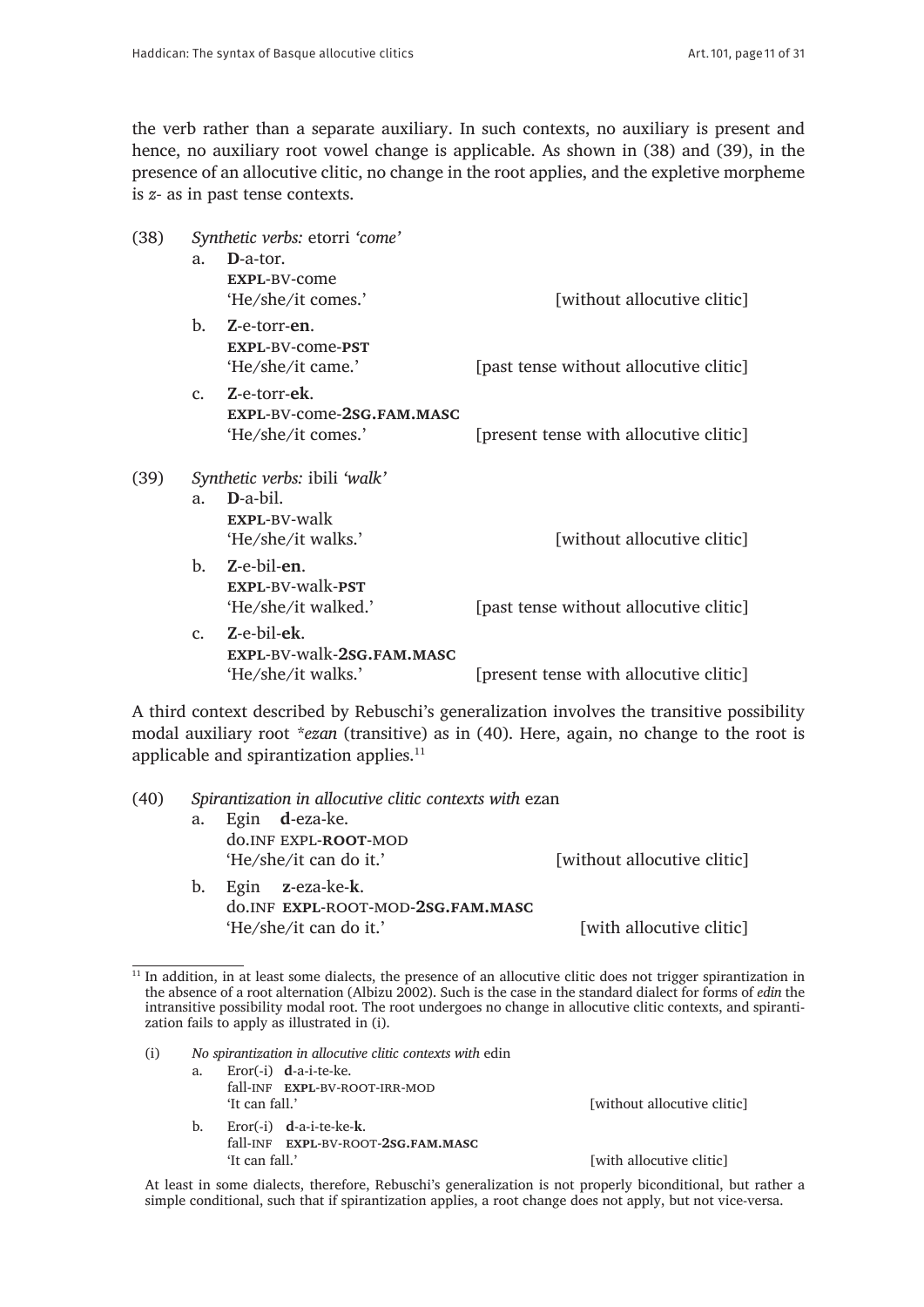As (Rebuschi 1984: 621) notes, an additional context in which no root change applies are dative intransitive contexts like (41). Rebuschi (1984: 621) suggests that in such cases, spirantization applies vacuously since there is no initial *d-* for the change to affect. These facts are considered below.

- (41) *Dative intransitive*
	- a. Gusta-tzen za-i-t. like-IMPERF ROOT-P-1SG.DAT<br>'I like it.'

[without allocutive clitic]

b. Gusta-tzen za-i-da-**k**. like-imperf root-p-1sg.dat-**2sg.fam.masc** 'I like it.'  $[with all ocutive \text{ elliptic}]$ 

A question that arises at this point is what the relation is between the aux-initial *z-* triggered by allocutive clitics in Rebuschi's generalization contexts, and the homophonous element triggered in past tense contexts. One possibility is that the homophony is accidental, i.e. that *z-* spells out different sets of features in the two contexts. A disadvantage to this solution, however, is that, in many dialects, the presence of an allocutive morpheme co-occurs with another phenomenon found in past tense forms. Examples (38) and (39), show that with synthetic verbs like *etorri*, 'come' and *ibili*, 'walk', the presence of an allocutive clitic triggers both spirantization and a change in the "buffer vowel" between the verb root and expletive morpheme (Albizu 2002).<sup>12</sup> Whatever the nature of this buffer vowel alternation, which will not be considered in detail here, a parsimonious approach to these two alternations—spirantization and *-a- → -e-* buffer vowel change—will require us to assume that the homophony is not accidental and that a more general property is responsible for both of these alternations. An analysis of these facts is developed in the next section.

## **4 The syntax of allocutive clitics**

#### *4.1 A model of morpheme order*

In recent work, Miyagawa (2012; 2017) analyzes Basque allocutive morphemes as the reflex of an Agree relation between an allocutive probe and a silent Hearer morpheme, merged in the specifier of higher speech act-related projection, S(peech)A(ct)P. Based on a structure initially proposed by Haegeman & Hill (2013), Miyagawa likens the structure in which speech act participants are introduced to a high applicative structure, in which the speaker is parallel to the agent, the addressee to the applied recipient and CP to the theme. The allocutive probe is merged on C and, after raising to the SA head c-commanding the Hearer morpheme, probes and agrees with the latter. This proposal is illustrated in (42).

(42) *Miyagawa's (2012) structure for allocutive agreement*



<sup>&</sup>lt;sup>12</sup> Not all dialects have this alternation. In some dialects spirantization is triggered, but no buffer vowel change.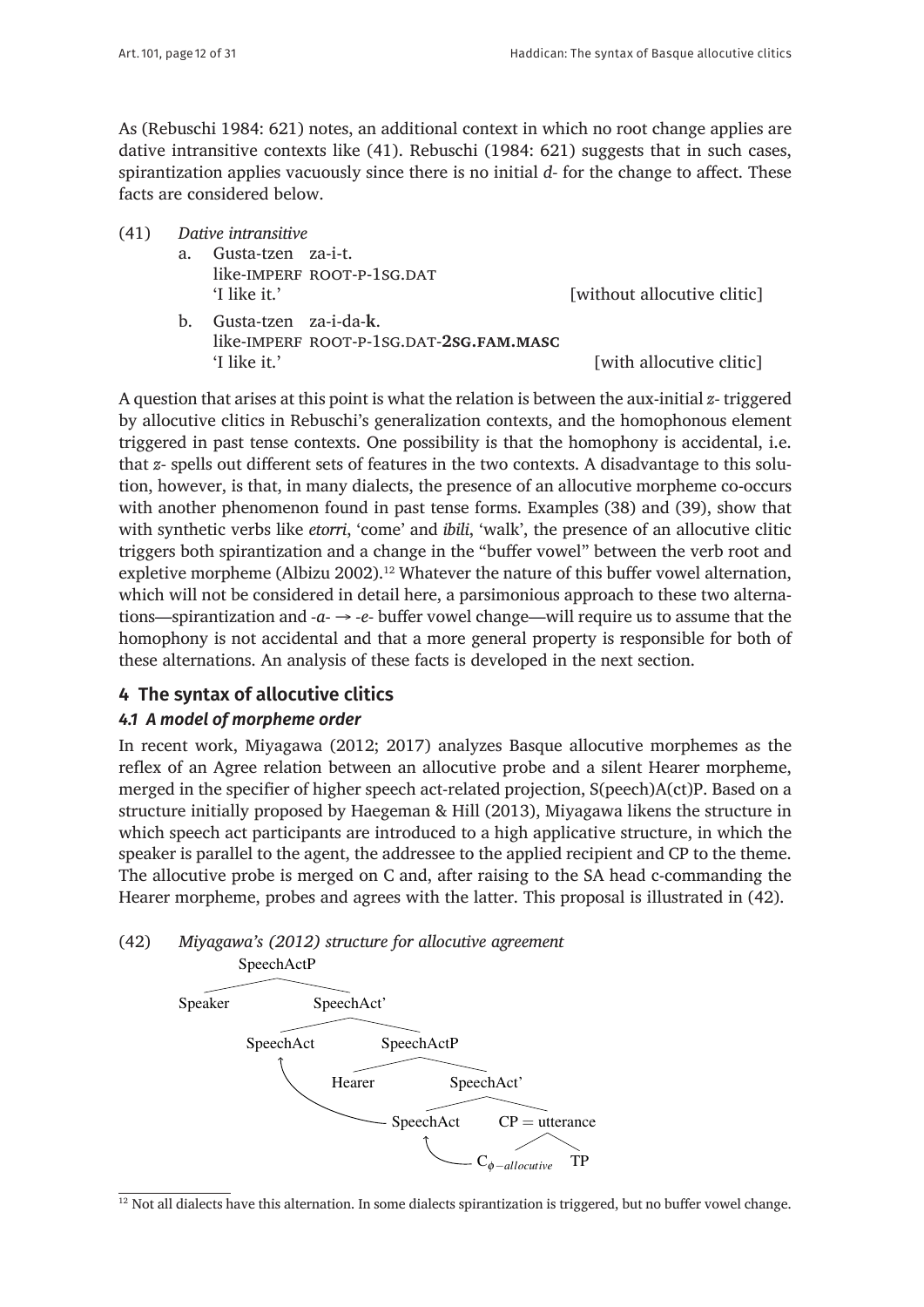From the perspective of Miyagawa's proposal, allocutive morphemes in Basque might be thought of as a species of "vocative agreement". That is, given the presence of vocative case in natural language, and from the perspective of approaches to case and agreement as different morphological manifestations of an Agree operation, one imagines that vocative agreement might also be overtly manifested in human language. Such an approach may turn out to be correct for other allocutive languages, but it is not well suited to modeling the Basque facts introduced above for reasons to be made clear shortly. (See Portner et al., to appear, for such an approach to a class of honorific morphemes in Korean.)

Miyagawa's model is within a tradition of work analyzing the person morphemes on Basque verb forms as the reflex of an agree operation (Etxepare 2006; Rezac 2008; Béjar & Rezac 2009). A competing approach to these morphemes, to be adopted in the analysis to follow, is that they are instead obligatory clitics, doubling a possibly silent argument (Laka 1993; Oyharçabal 1993; Preminger 2009; Arregi & Nevins 2012). The main advantage of a clitic analysis of person morphemes has to do with the absence of Head Movement Constraint (HMC) violations. Let us assume, more or less standardly, the structure in (43) showing the merged positions of Basque ergative, dative and absolutive arguments and the three sources of case for thematic arguments.

(43)  $[T_{[Case:Exp]}$  [Modal [Asp [ EA  $v_{[Case:Abs]}$  [IO Appl<sub>[Case:Dat]</sub> [V DO]]]]]]

As discussed in section 3, morphemes marking ergative, absolutive and dative arguments appear on the auxiliary verb. On an approach that takes these morphemes to reflect exponence of Agree+feature valuation, the morphemes corresponding to dative person and absolutive person will presumably be the probes Appl and v, which, after probing, will raise via head movement to the position of the auxiliary. Importantly, modals and aspectual morphemes do not appear adjoined to the auxilary. Modals are free morphemes that, in affirmative declarative sentences like (44), appear between the main verb and the auxiliary. Aspectual markers appear affixed to the main verb, as in (44), repeated here.

- (44) Eman **nahi** d-i-o-te. give **want** expl-root-3sg.dat-erg.pl 'They want to give it to him/her/it.'
- (45) Kotxeak garestiak iza-**ten** d-it-u-k. car.abs.pl expensive cop-**imperf** expl-abs.pl-root-2sg.fam.masc 'Cars are often expensive.'

Assuming the structure in (43), for the absolutive and dative morphemes to raise to the position of the auxiliary, in T or higher, they will need to skip over the intervening modal and aspectual heads in apparent violation of the HMC. If, on the other hand, dative and absolutive morphemes on the auxiliary raise as clitic XPs, then the absence of HMC effects is expected.

The evidence from morpheme ordering just presented supports a clitic approach to absolutive and dative person morphemes, specifically. In the analysis to follow, allocutive morphemes will also be treated as clitics, in view of the similar behavior of these two classes of forms in terms of exponence and conditions on allomorphy, as discussed in section 2. Specifically, let us assume that clitics are elements of category D, merged in a "KP" structure with the arguments they double, as in (46) (Nevins 2011).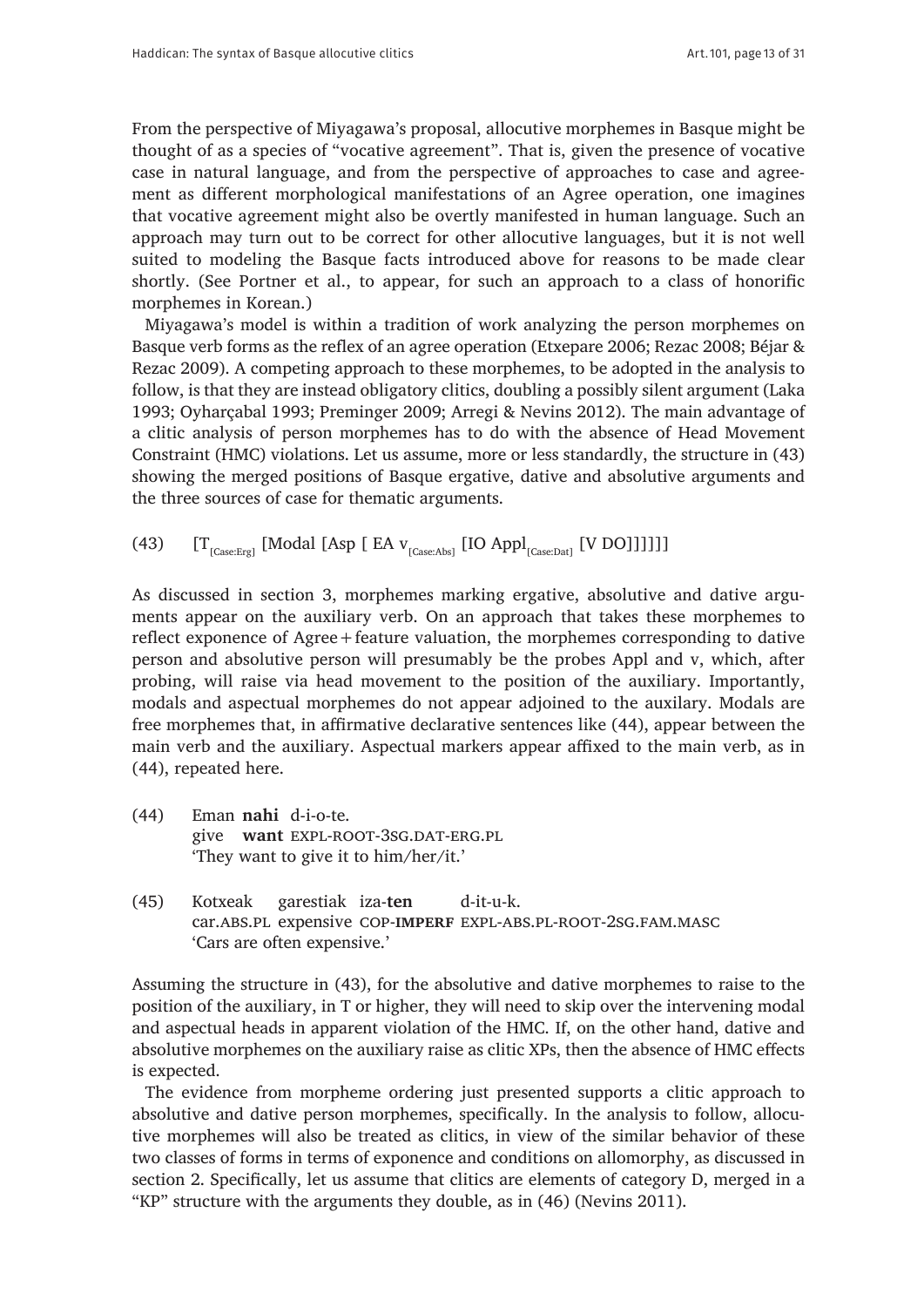## (46)  $\left[ \begin{matrix} 1 \\ \text{Kp} \end{matrix} \right]$   $\left[ \begin{matrix} 0 \\ \text{C} \end{matrix} \right]$   $\left[ \begin{matrix} 0 \\ \text{K'} \end{matrix} \right]$   $\left[ \begin{matrix} 0 \\ \text{K'} \end{matrix} \right]$   $\left[ \begin{matrix} 0 \\ \text{N'} \end{matrix} \right]$

Following Matushansky (2006), let us assume that clitics raise as XPs to the spec of their hosts and then undergo m-merger–post-syntactic adjunction to their host heads–as in  $(47)$ .





Let us assume, further, that clitics "tuck in" (Halle & Marantz 1994). That is, for a given clitic host X, m-merger will adjoin the clitic below the node formed by adjunction of the head of X's sister, as in (48).



Let us further assume the sequence of heads in (49), which, along with their associated clitics, will form auxiliaries through successive head adjunction, with adjuncts uniformly linearized to the left of their hosts. Here, Fin is the merged position of complementizers. Following Bianchi (2003), we take Fin to be the locus of several speech act-deictic properties including speech act time and participants. The Speaker and Addressee heads will be the positions in which morphemes encoding speaker and addressee speech act roles are introduced. This structure, then, is akin to Speas and Tenny's and Miyagawa's sequence of speech act-related heads described above, but no position is taken here on whether this configuration should be understood as parallel to the thematic structure in which agents, themes and recipients/applied objects are introduced. In addition, unlike in Miyagawa's analysis, these heads will be merged below the position of the complementizer, Fin, for reasons to be made clear shortly.14

<sup>&</sup>lt;sup>13</sup> As noted above, allocutive clitics never co-occur with an overt double (Oyharçabal 1993). One possible approach to this fact is that these clitics differ from argumental clitics in not being merged in a "big DP" structure like (i), but rather in being merged as DPs. Why these clitics should be exceptional in not being able to embed within a KP structure as in (46), would call for some further explanation. Another possibility is that the clitic doubles a silent Addressee operator (Baker 2008; Zanuttini 2008). We set aside these issues in the remaining discussion.

<sup>&</sup>lt;sup>14</sup> The label "Addressee" is used here instead of Speas and Tenny's "Hearer" label to make clear that the relevant distribution of morphemes is conditioned by properties of addressees, specifically, rather than ratified or unratified "hearers" in a discourse context.)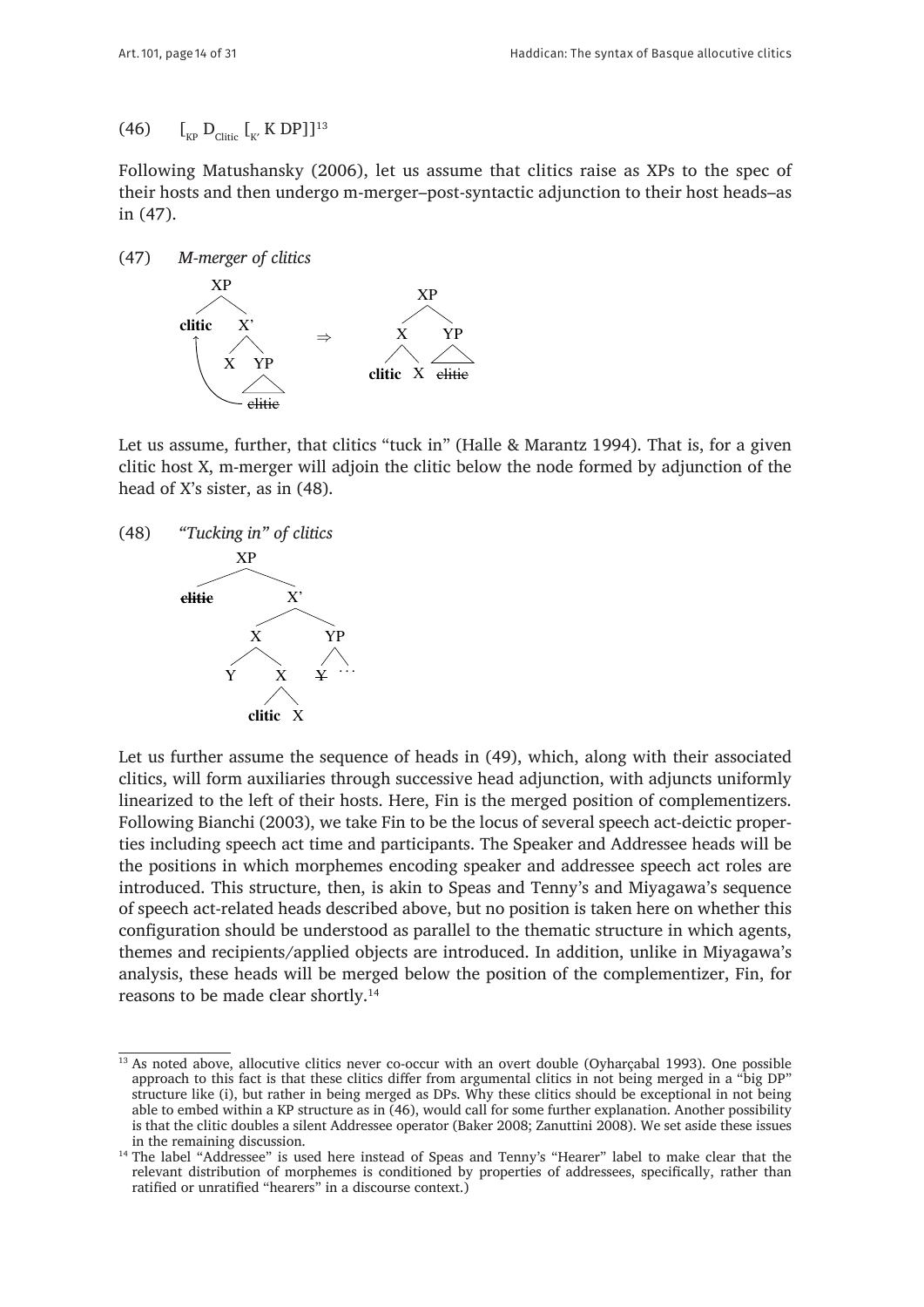(49) *Heads involved in Basque auxiliary formation* [Fin [Speaker [Addresee [T [Mod [Aux … ]]]]]]

In addition, following Laka (1993), Arregi & Nevins (2012) and Gómez & Sainz (1995), the foregoing discussion has assumed that, in the absence of a suitable person clitic, the first position slot is filled with an expletive morpheme. Let us assume that this reflects an EPP property of Fin, akin to standard approaches to V2 (Chomsky 2000; Roberts 2004; Holmberg 2015; Leu 2015). Let us state this requirement as in (50) for the time being. In particular, (50) will be applicable in third person absolutive contexts, where there are no third person clitics to occupy the first position slot (Arregi & Nevins 2012).

(50) *"EPP" property of Fin*: If spec, FinP is not filled at spell-out, insert an expletive morpheme.15

A question that arises is whether (50) applies before or after m-merger in the phonological component. The fact that absolutive first and second person clitics can satisfy (50), as in (28) (repeated here, as (51)), thereby blocking expletive insertion, suggests that either (50) applies before m-merger or that absolutive clitics do not undergo m-merger in this context. A consequence of these assumptions is that the "first position" slot spec, FinP—will necessarily be filled by either an absolutive morpheme or an expletive element.

(51) Ikusi-ko **n**-a-u-zu-te. see-irr **1sg.abs**-bv-root-2.erg-pl.erg 'You all will see me.'

We saw previously that allocutive clitics appear to the left of the auxiliary-final *-(e)n* morpheme traditionally taken to be a tense marker in T, as shown in (15), repeated here (Laka 1993). Again, if allocutive morphemes are merged in a high Addressee position, then the order of *-(e)n* to the right of the allocutive clitic is surprising given that auxiliary morphemes otherwise mirror their merged orders quite consistently (Laka 1993). Let us instead follow Arregi & Nevins (2012) in taking auxiliary-final *-(e)n* to be not an element in T, but a past tense complementizer, in Fin. As Arregi & Nevins (2012) note, this proposal is supported by the fact that past tense *-(e)n* and aux-final declarative complementizers are in complementary distribution. Let us assume, further, that the presence of a past tense feature on Fin also determines spell out of the *z-* expletive morpheme in spec, Fin.

(52) Egin-go z-i-te-**a**-n. do-irr expl-root-3pl.erg-**2sg.fam.masc**-pst 'They were going to do it.'

Basque clitics only appear in finite contexts—never in non-finite embeddings. Let us follow Arregi & Nevins (2012) in taking his property to reflect a requirement that they be licensed by adjunction to Fin, which will be discussed in greater detail shortly. The fact that absolutive clitics appear only in first position suggests that Fin is their landing site. Ergative clitics will arrive in Fin by first adjoining to T—their source of case—and subsequently to Fin through successive head adjunction. Following Laka (1993), let us assume that dative clitics target a modal head, silent in some contexts but overt as *-ke* in possibility modal contexts like (53). Dative clitics canonically appear

<sup>&</sup>lt;sup>15</sup> Dative intransitive contexts like (41), which appear to violate this requirement are discussed below.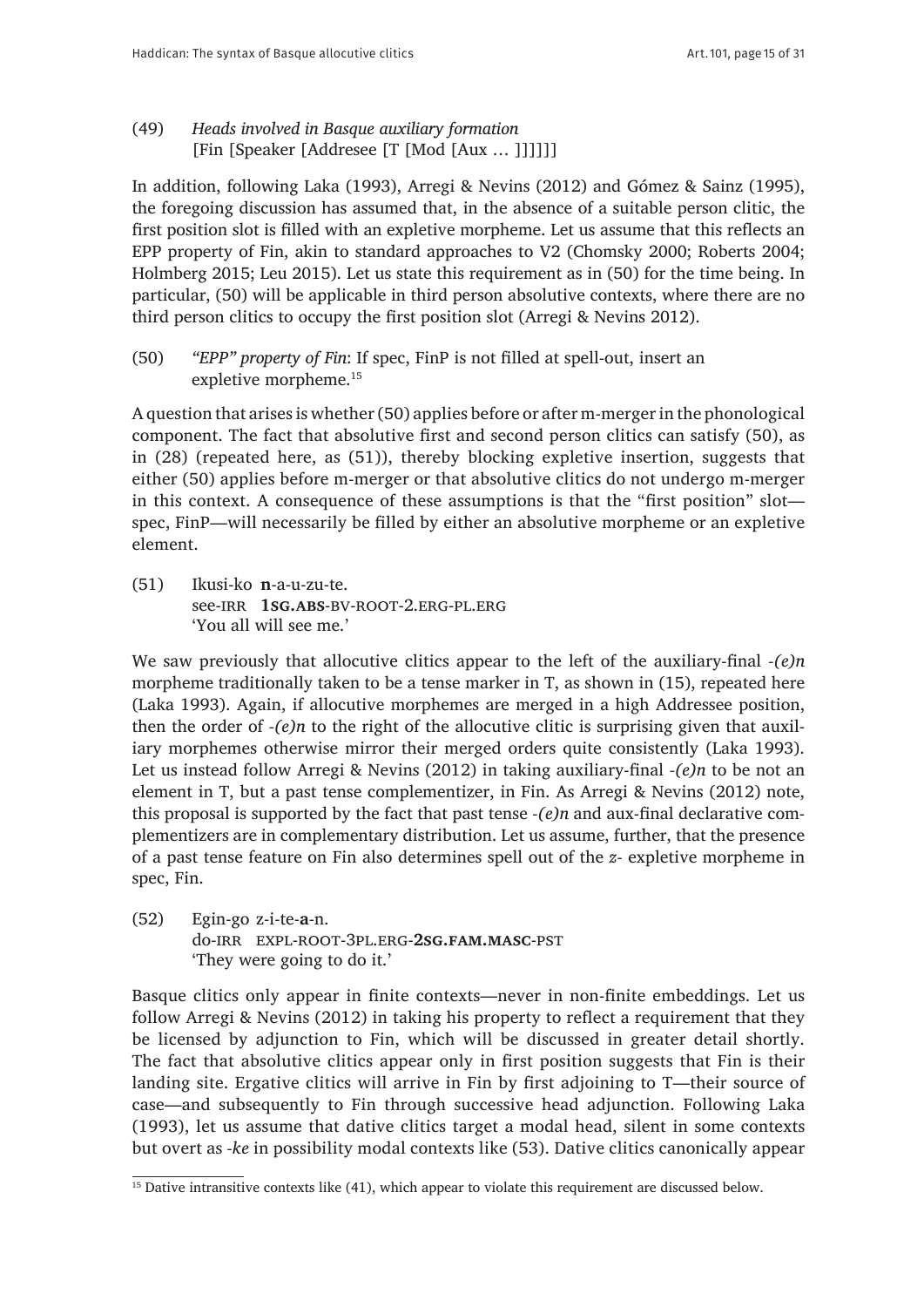left-adjacent to this head, labeled Mod, here. The proposed landing sites of person clitics are summarized in (54).

- (53) Eman d-i-eza-**da**-**ke**-zu. give.inf expl-bv-root-**1.sg.dat-mod**-2.erg 'You can give it to me.'
- (54) *Clitic landing sites*  $\left[\mathbf{F}_{\text{Fine}}\text{Abs}\right]$   $\left[\mathbf{F}_{\text{SpeakerP}}\text{1.} \text{Erg}\right]$   $\left[\mathbf{F}_{\text{AddresseeP}}\text{Vec}\right]$  **Frg**  $\left[\mathbf{F}_{\text{ModP}}\text{Det}\left[\mathbf{F}_{\text{Aug}}\text{Ext}\right]$

Let us now consider how these assumptions fare in modeling morpheme order in relevant contexts. (56) illustrates the proposed structure for the auxiliary in (55), with a 3PL.ERG clitic. The structure represents the application of successive cyclic adjunction of the heads in (54), and adjunction of clitics to their respective landing sites. Again, adjoined heads are uniformly linearized to the left of their hosts, and clitics "tuck in", forming the adjunction node closest to their hosts. The arrow in (56) denotes the final head-adjunction step in the sequence.

- (55) *Allocutive clitic placement in* 3.pl.erg *contexts* Egin-go d-i-**te**-**k**. do-irr expl-root-**pl.erg**-**2sg.fam.masc** 'They will do it.'
	- FinP Fin' SpeakerP TP ... Fin Speaker Fin  $\emptyset$ Speaker Speaker  $\emptyset$ Addressee Addressee ALLOC Addressee  $\boldsymbol{\theta}$ *k*  $\overline{T}$ T T  $\boldsymbol{\theta}$ 3.PL.ERG *te* Aux *i* Expl *d-*
- (56) *Cliticization and head movement with a* 3.pl.erg *clitic*

Recall from Section 3.1 that first person ergative clitics appear unexpectedly to the right of allocutive clitics as in (11), repeated here. Exploiting further the neo-performative assumption of designated positions for Speaker and Addressee speech act roles, let us assume that contexts with first person ergative clitics differ minimally from the representation in (56) in that the ergative clitic raises to Speaker. If this involves cyclic movement of the clitic (stopping off in T), then m-merger must be allowed to fail to apply, such that the ergative clitic can raise from Spec, T. (58) shows the proposed structure for the auxiliary in (57) with a first person ergative clitic. It represents a sequence of movement steps identical to those in (56), with difference that the ergative clitic *-gu* has raised to Speaker.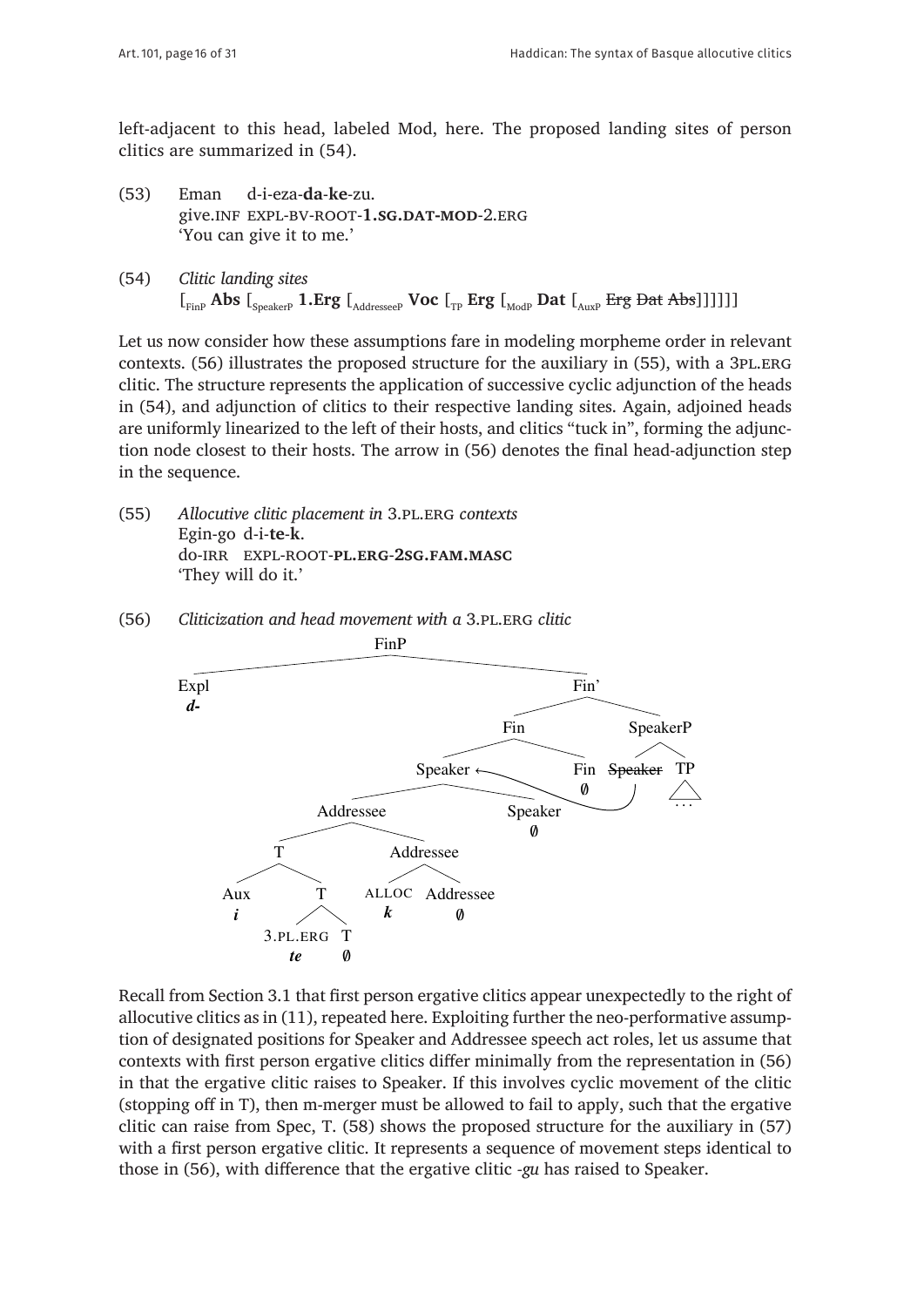- (57) *Allocutive clitic placement in* 1.pl.erg *contexts* Egin-go d-i-**a**-**gu**. do-irr expl-root-**2.sg.fam.masc**-**1.pl.erg** 'We will do it.'
- (58) *Cliticization and head movement with a* 1.pl.erg *clitic*



A question raised immediately by this approach is whether clitics cross-referencing second person thematic arguments raise to Addressee parallel to the way that first person ergative clitics target Speaker. More generally, the proposal that person morphemes move to designated Speaker and Addressee projections leads to the expectation that the person hierarchy in Basque should map to linear order, at least for the relative order of first and second person morphemes (for which Basque unambiguously has person clitics).

In the standard dialect, first and second person dative morphemes do not undergo further displacement to Speaker/Addressee. That is, in terms of present proposal, they always appear adjoined to the Aux-internal Mod head. Evidence that first position dative clitics do not raise to Speaker comes from modal contexts like (59), with the verb *ezan*, where all dative clitics, regardless of person, appear to the left of the modal particle, *-ke*, as in (59), rather than to the right, where they would appear if they had raised to Speaker. Dative clitics, therefore, cannot be used to examine person effects on morpheme placement.

- (59) a. Eman d-i-eza-**da**-**ke**-zu. give.inf expl-bv-root-**1.sg.dat-mod**-2.sg.erg 'You can give it to me.'
	- b. Eman.inf d-i-eza-**io**-**ke**-zu. give expl-bv-root-**1.sg.dat-mod**-2.sg.erg 'You can give it to him/her/it.'

In addition, absolutive clitics, regardless of person, must occupy the first position slot what has been taken here to be spec, Fin. The surface position of absolutive clitics, like dative clitics, is therefore insensitive to person hierarchy effects and cannot be used to infer evidence of movement of first and second person morphemes to Speaker and Addressee respectively. The only person clitics left, therefore, that are suitable for inferring movement to Speaker/Addressee are ergative clitics, and the only head that intervenes overtly between the position of the third person clitic and the first person clitic, to distinguish these two positions on the surface, are allocutive morphemes, as discussed above. There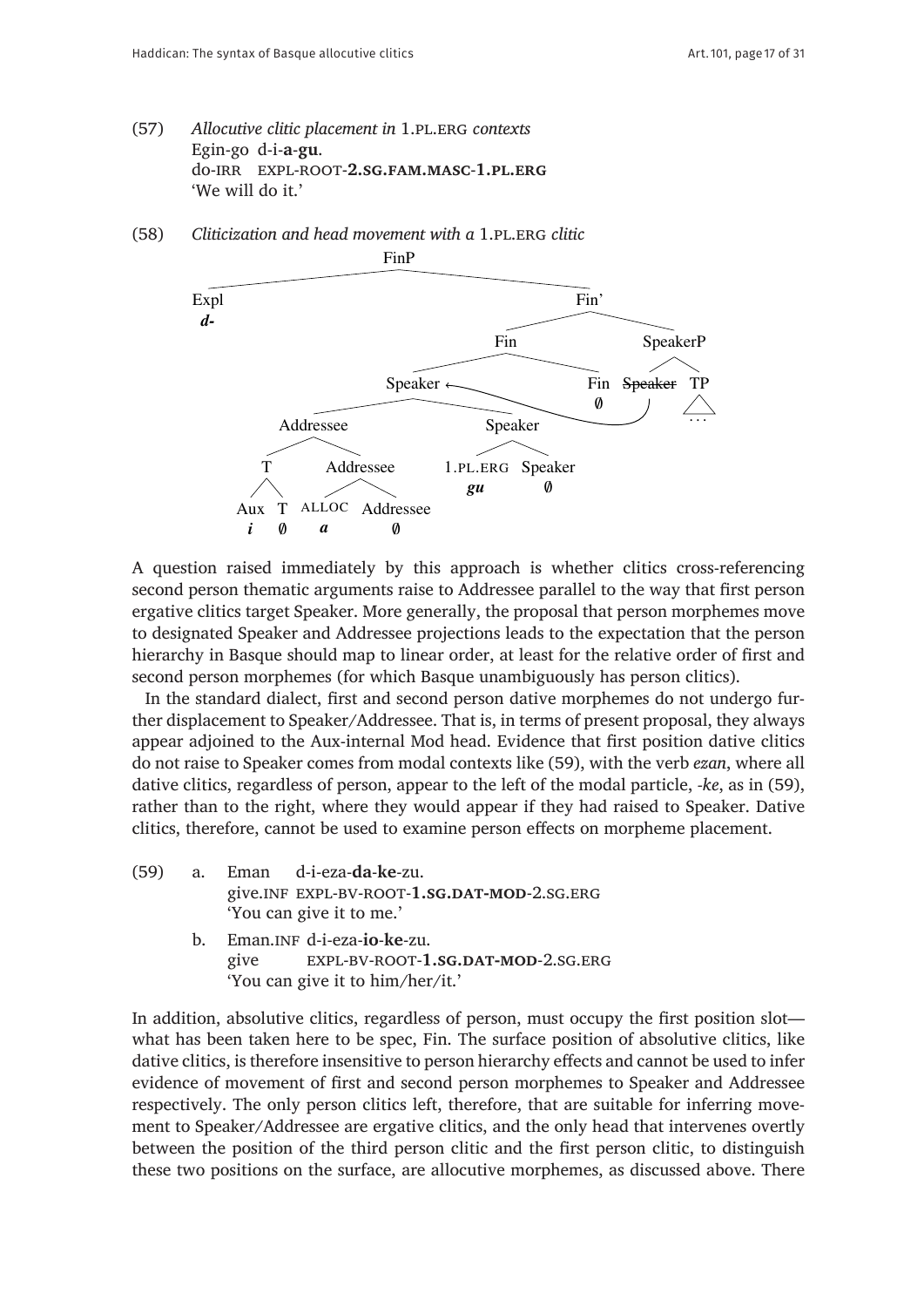is therefore no way to test whether thematic second person ergative clitics raise from T to Addressee, since this movement will necessarily be string vacuous.<sup>16</sup>

A question unaddressed so far is why ergative but not dative clitics are able to raise to Addressee. One possibility is that the difference between these two classes of morphemes has to do with the nature of the way dative and ergative arguments receive case. Let us follow the consensus in the Basque literature in taking dative case in Basque to be inherent (Oyharçabal 1992; Rezac 2008). Ergative case in Basque, however, appears to be structural, assigned by T (Ortiz de Urbina 1989; Artiagoitia 2001; Rezac et al. 2014). Suppose, further, that T inherits its person features from Speaker/Addressee in the spirit of Chomsky (2008). From this perspective, one possible understanding of the movement of first person ergative clitics to Speaker is that, in such contexts, Speaker withholds its person feature, and probes the first person ergative clitic directly. (See Legate, 2011, for a likeminded proposal.) The fact that dative and absolutive clitics, which are not probed by "T-C", do not raise to Speaker/Addressee is accounted for under this approach.

#### *4.2 Auxiliary root alternations and Rebuschi's generalization*

We saw previously that, in unaccusative contexts, the presence of an allocutive clitic triggers a change in the auxiliary root, *-a- → -u-*.

- (60) *Allocutive clitics trigger -u-roots in unaccusatives auxiliaries*
	- a. Kotxea garestia izan-go d-**a**. car.abs expensive cop-fut expl-**root** 'The car is going to be expensive.' (without allocutive clitic)

b. Kotxea garestia izan-go d-**u-k**. car.abs expensive cop-fut expl-**root-2sg.fam.masc** 'The car is going to be expensive.' (with allocutive clitic)

The fact that 'have' may appear in intransitive contexts suggests that the *have/be* alternation is not conditioned directly by argument structure (Arregi 2004; Arregi & Nevins 2012). Rather, the distribution of Basque *have/be* is reminiscent of person-sensitive *have/be* systems in some Romance varieties (D'Alessandro & Roberts 2010). For Basque, the Obligatory Case Parameter (Bobaljik 1993; Laka 1993) provides a useful way of implementing this idea. For ergative languages, this holds (in updated parlance) that if one source of structural case is needed, this will be the lower probe "v". If a second source of structural case is needed, this will be the higher probe "T". In allocutive clitic contexts, this means that T will be the source of case for the allocutive clitic. On this approach, T will have to probe the allocutive clitic after raising to the Addressee projection.

(i) Egin-go d-u-**zu**-**e**. do-irr expl-root-**2.erg**-**pl.erg** 'You all will do it.'

<sup>&</sup>lt;sup>16</sup> A set of facts that is problematic for the proposal that second person ergative clitics raise to Addressee concerns the behavior of second person plural ergative contexts like (i), repeated here.

If the second person ergative morpheme can raise independently of the ergative plural morpheme, *-e* as proposed in section 3.1, and if the person morpheme raises to Addressee, then, under the assumptions outlined above, the opposite linear order of these two morphemes is expected, that is, *-e > -zu*, rather than the attested *-zu > -e*. An alternative understanding of these facts is that both of these ergative forms raise to Addressee together in the order *-zu > -e*. This would leave unexplained, however, why both ergative person and ergative number morphemes cannot raise together in ergative displacement contexts, to be discussed later.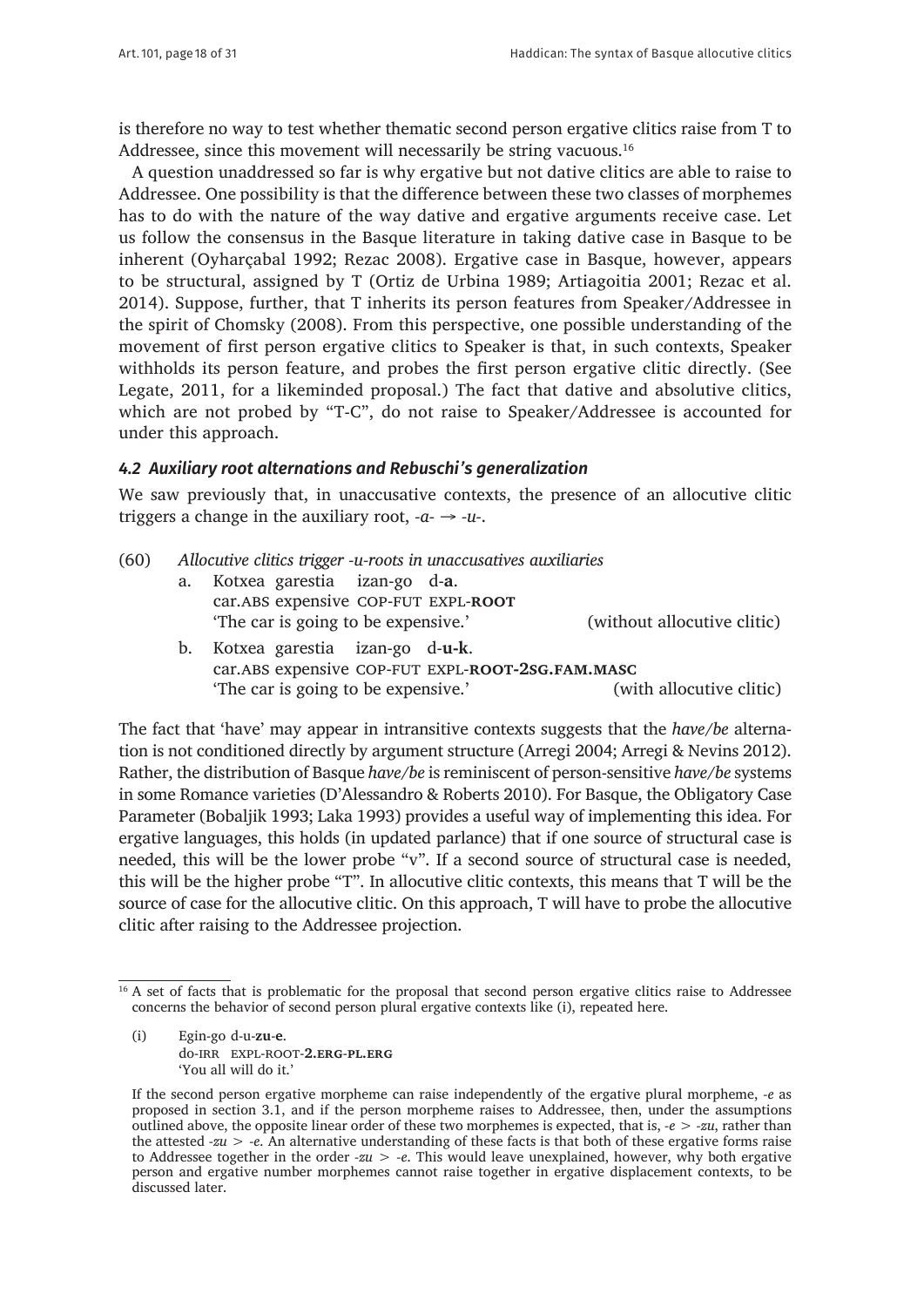(61) *T probes the allocutive clitic after head raising*



This recalls D'Alessandro and Roberts' (2010) analysis of Abbruzzese where 'have' appears only where T agrees exhaustively with a goal. For Basque, the distribution of *have/be* might therefore be characterized initially as follows. (A modified version of this proposal is developed in the following discussion.)

(62) **have/be** *in Basque Edun* 'have' appears when T\* is a probe; *izan*, 'be' appears otherwise.

Something more is needed to account for the fact that allocutive clitics trigger the root vowel *-i-* in transitive contexts.

| (63) |    | Allocutive clitics trigger -i-roots in transitive auxiliaries |                             |  |  |
|------|----|---------------------------------------------------------------|-----------------------------|--|--|
|      | a. | Egin-go d-u-t.                                                |                             |  |  |
|      |    | do-IRR EXPL-ROOT-1SG.ERG                                      |                             |  |  |
|      |    | 'I'm going to do it.'                                         | (without allocutive clitic) |  |  |
|      | b. | Egin-go d-i-a-t.                                              |                             |  |  |
|      |    | do-IRR EXPL-ROOT-2SG.FAM.ERG-1SG.ERG                          |                             |  |  |
|      |    | 'I'm going to do it.'                                         | (with allocutive clitic)    |  |  |

Recall that *-i-*roots are also triggered in applicative constructions in the absence of an allocutive clitic.

(64) Eman-go d-**i**-o-t. give-IRR EXPL-ROOT-3SG.DAT-1SG.ERG 'I'm going to give it to him.'

This suggests that Addressee is a species of applicative head capable of supplying an extra source of case when needed (Miyagawa 2012; Haegeman & Hill 2013). Unfortunately, for our purposes, it won't do to say that *-i-* spells out an applicative head directly (pace Elordieta 2001; Fernández 2015b; and Fernández 2015a), for two reasons. The first concerns a morpheme order problem: if Addressee could spell out as *-i-*, this morpheme should show up to the right of the allocutive and PL.ERG morphemes rather than to the left, contrary to fact. Second, as noted by Arregi & Nevins (2012), for (non-allocutive) applicative contexts like (64), if the *-i-* element spells out an applicative head merged TPinternally, and if Basque auxiliaries are assembled via head-movement, then, a movement step adjoining the *-i-*morpheme to auxiliary seems inexorably to require a Head Movement Constraint violation (Travis 1984). In particular, (65) and (66) show that both modals and aspectual morphemes linearly intervene between the auxiliary containing the *-i-* element and the verbal shell. (For the moment, the -i- element is agnostically glossed as DAT.)

(65) Eman **t** nahi d-**i**-o-t. give want EXPL-DAT-3.SG.DAT-1.SG.ERG 'I want to give it to him/her/it.'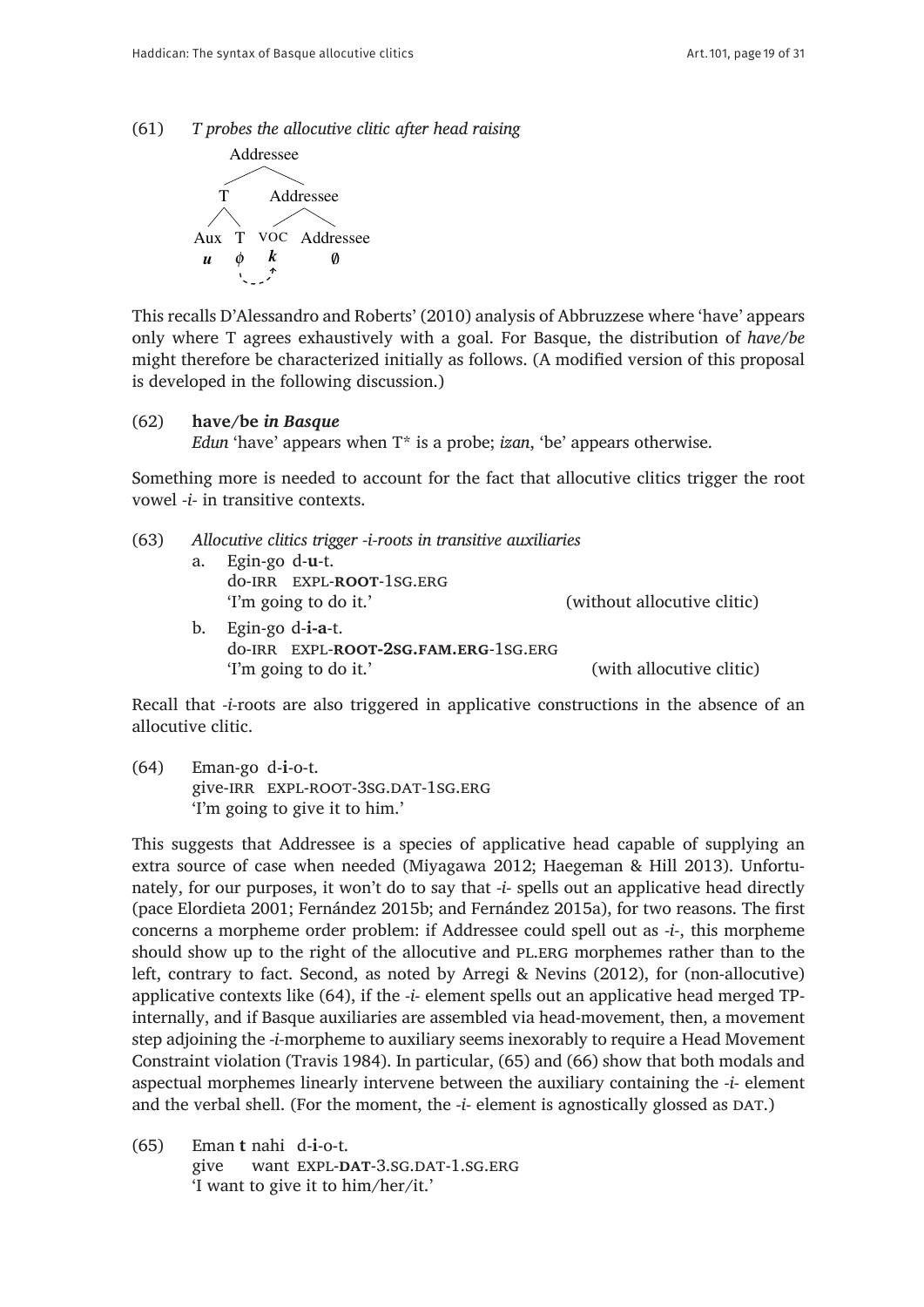(66) **t** Eman-go d-**i**-o-t. give-irr expl-**dat**-3.sg.dat-1.sg.erg 'I will give it to him/her/it.'

These facts, then, suggest that *-i-* does not spell out an applicative head directly, but instead is determined by a vocabulary insertion rule similar to that proposed in (62), inserting *-i*only in the presence of case-assigning T and Applicative heads. In other words, extending Arregi's (2004) and Arregi and Nevins' (2012) approach to Basque *have/be*, a plausible approach to *-i-* roots is that exponence of auxiliary roots is conditioned by phi-agreement more generally (D'Alessandro & Roberts 2010). Let us state the rule for *-i-* as in (67) for the time being:

(67) Aux *↔* [i]——[T\*, Applicative\*]17

Still to be explained is the relationship between the allocutive clitic and spirantization of the expletive morpheme. Recall Rebuschi's generalization, repeated here.

(68) *Rebuschi's generalization* In present tense contexts, the allocutive clitic determines *z-* rather than *d-* (spirantization) if and only if it does not trigger a change in the verb root (Rebuschi 1984: 621).

The contexts where spirantization (*z-*) is triggered in the presence of an allocutive clitic are those where no root vowel change is possible, i.e. no form exists. A plausible understanding of these facts from the perspective of our proposal is that probing of the allocutive clitic by  $T^*$  or Addressee/Applicative\* is lexically blocked in these contexts, that is, there is no vocabulary item mapping to this feature set. Let us assume that in these cases, the allocutive morpheme is instead probed by Fin itself (cf. Rizzi 1997; Carstens 2003; Chomsky 2008; Haegeman & van Koppen 2012). That is, Fin is a source of case for the allocutive clitic only when other (lower) sources of case are not available, in the spirit of the Obligatory Case Parameter. Importantly, unlike the Addressee head, Fin is not applicative-like in the sense that it does not introduce an extra argument/participant.

Let us recall, now, that the other context in which expletive *z-* appears—past tense forms with the past tense specified complementizer *-(e)n*—also presumably involves probing by Fin, which must agree in its tense value with T, the locus of tense.<sup>18</sup> This agreement is illustrated in (69). In present tense contexts, the past tense specified Fin head, *-(e)n* is not merged and no agreement between Fin and T applies.<sup>19</sup>

<sup>18</sup> A reviewer notes that the declarative complementizer *-(e)la* does not vary by tense as in (i).

(i) a. …erori d-**ela**. …fall.perf aux-**c.decl**

'…that he/she/it has fallen.'

- b. …erori z-**ela**.
	- …fall.perf aux-**c.decl**
	- '…that he/she/it fell.'

This plausibly reflects a vocabulary insertion rule that spells out *-(e)la* in all embedded declarative contexts, regardless of tense specification.

<sup>&</sup>lt;sup>17</sup> A reviewer worries about structural conditions on allomorphy. Specifically he/she notes that, on our proposal, the structural relationship between Addressee and Aux, which spell out as a complex head differs from that between Appl and Aux, which do not. The present proposal will require that two heads in the same clausal sequence are in a sufficiently local configuration to condition this vocabulary insertion rule.

<sup>19</sup> As a reviewer notes, in past tense allocutive contexts in which *-(e)n* is present, Fin will need to agree with both the past tense feature on T, and the person features on the allocutive morpheme.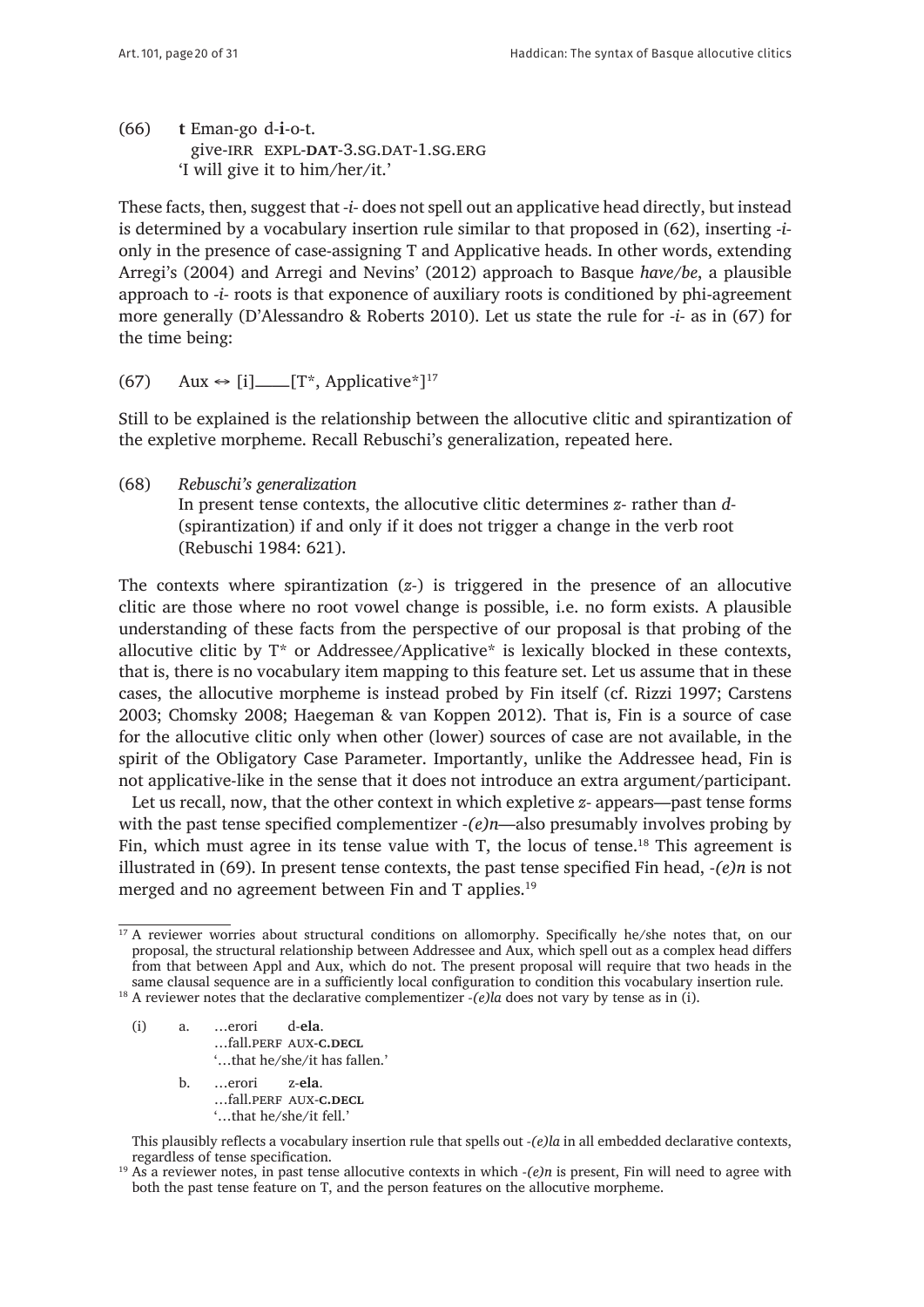

From this perspective, what the two contexts determining expletive *z-*—past tense forms and Rebuschi's generalization contexts—have in common, apart from the appearance of expletive *z-*, is that Fin is a probe. In past tense contexts, it will agree with the past tense value on T and in allocutive contexts it agrees with the allocutive clitic.<sup>20</sup> The distribution of expletive  $\{d_{\tau}, z_{\tau}\}$  can now be summarized as in (70).<sup>21</sup>

# (70) *Vocabulary insertion rules for expletive morphemes in Basque auxiliaries* a. *z*- ↔ Expl —— Fin<sub>[uF]</sub>

b. *d- ↔* Expl —— elsewhere

To summarize, the proposal developed so far models three effects of allocutive morphemes on auxiliary morphology: (i) their effect on ergative clitic placement; (ii) their effect on auxiliary roots; and (iii) their effects on first-position expletives in Rebuschi's generalization contexts. Central to this approach is the proposal that allocutive morphemes like other person morphemes on the auxiliary are clitics that participate in phi-agreement. Moreover, the distribution of allocutive forms is similar to that of thematic addressees, and modelable using assumptions standardly employed in analyzing case and cliticization for thematic arguments in Basque. A remaining challenge for the analysis, however, concerns the exceptional behavior of dative intransitive auxiliary forms to be addressed in the next subsection.

(i) a. Ikus-i za-it-u-t. see-imperf **2.abs**-abs.pl-root-1sg.erg 'I have seen you.' Thave seen you.' Thave seen you.' Thave seen you.' I have seen you.'

b. \*Ikus-I **za**-it-i-**a**-t. see-imperf **2.abs**-abs.pl-root-**2sg.fam.masc**-1sg.erg 'I have seen you.' [with allocutive clitic]

 The reviewer suggests that a plausible approach to this fact is that there is a single locus of person licensing, namely T, which cannot license more than two person features. If, on the other hand, Fin can the source of case in Rebuschi's generalization contexts, then some other explanation is needed for the impossibility of (ib). I take the unavailability of (ib) to reflect a more general restriction on allocutive morphemes in the context of second person thematic clitics (Oyharçabal 1993, a.o), but remain agnostic about the nature of this

restriction. See Oyharçabal (1993), for an analysis of this restriction as a principle B effect. <sup>21</sup> Additional assumptions will be required to explain exponence of other expletive morphemes including the

*l-* morpheme of irrealis contexts. A detailed analysis of these forms is beyond the scope of this paper.

<sup>&</sup>lt;sup>20</sup> A reviewer raises a concern about this proposal in connection with the fact allocutive morphemes are not possible in the presence of bipersonal forms. That is, in (ia), with both a first and second person arguments, it is not possible to add an allocutive clitic (ib).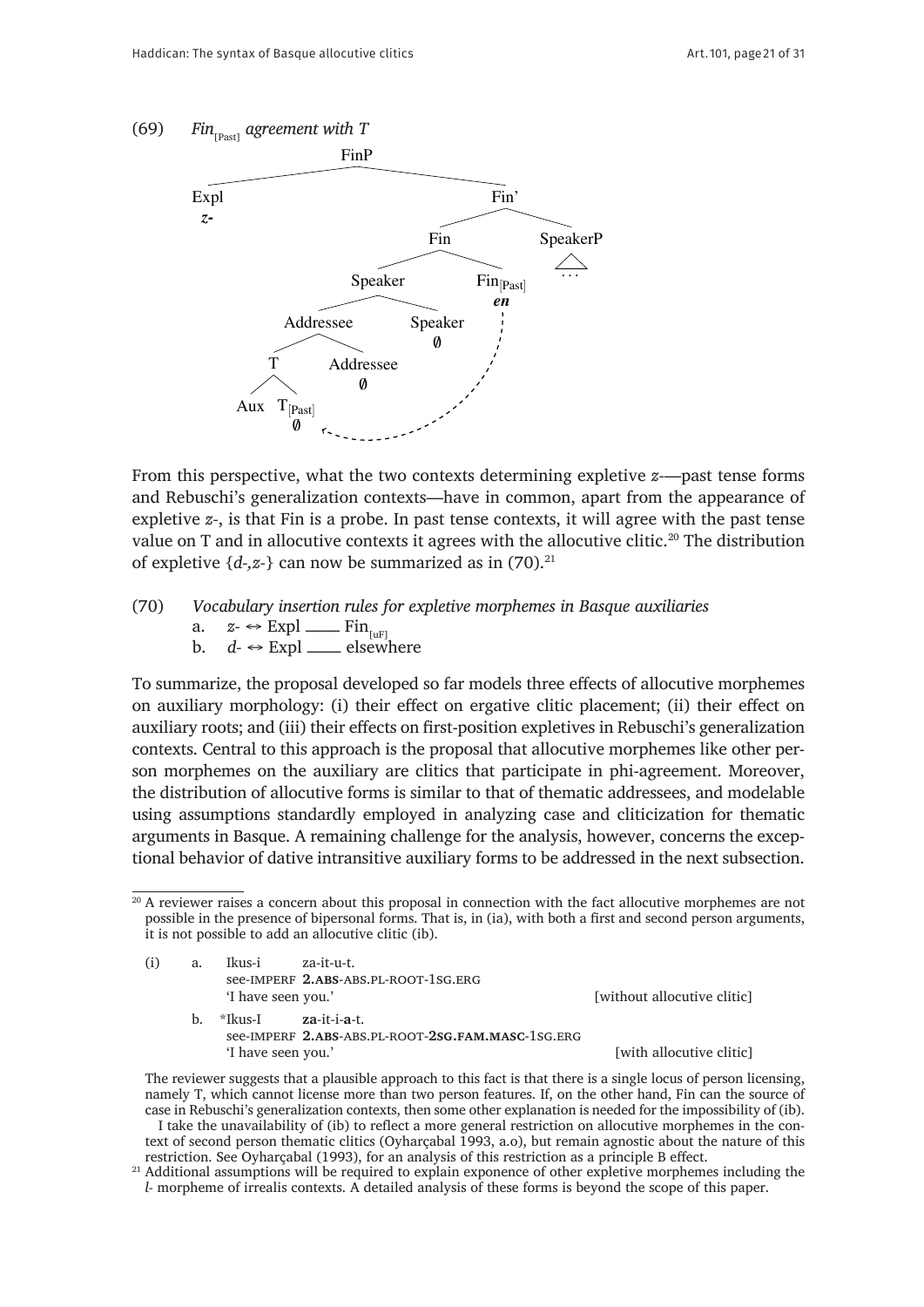#### *4.3 Dative intransitives*

A problematic set of facts for the analysis developed so far concerns dative intransitive constructions such as (71).

| (71) | Dative intransitive |                                       |                             |  |  |
|------|---------------------|---------------------------------------|-----------------------------|--|--|
|      | а.                  | Gusta-tzen zai-t.                     |                             |  |  |
|      |                     | like-IMPERF ROOT-1SG.DAT              |                             |  |  |
|      |                     | 'I like it.'                          | [without allocutive clitic] |  |  |
|      | b.                  | Gusta-tzen zai-da-k.                  |                             |  |  |
|      |                     | like-IMPERF ROOT-1SG.DAT-2SG.FAM.MASC |                             |  |  |
|      |                     | 'I like it.'                          | [with allocutive clitic]    |  |  |

In particular, the auxiliaries in (71) pose two problems. One relates to the fact that the allocutive clitic in (71b) triggers no change in the form of the auxiliary root. Specifically, the addition of the allocutive clitic in (71b) should require agreement with  $T^*$ —the next source of case available following the Obligatory Case Parameter, and this, together with Appl\*, as required given the presence of the dative clitic, should trigger a spell out of the auxiliary root as *-i-* pursuant to (67). A second problem concerns the fact that the auxiliary root is the leftmost element in the auxiliary in apparent violation of (50). Let us consider these two issues in turn.

The consensus in the Basque historical literature is that auxiliary forms like (71b) reflect a combination of the *izan* root *-a-* with an incorporated dative marker or "dative flag" *-(k)i-*, which precedes the dative (Lafon 1943; Trask 1981; Hualde 2003). Palatalization of an initial *d-* before a high front vowel also marking dative contexts yielded the initial *z-* attested in the standard and most central and eastern dialects, and [x]/[j] in western dialects. This proposal is illustrated in  $(72).^{22}$ 

 $(72)$  \*d-i-a-ki-t  $>$  zait expl-dat-root-df-1sg.dat

In addition, *-ki-* appears in a broader set of dialects, including the standard, in dative contexts with synthetic verbs, as in (73).

(73) d-a-tor-ki-t expl-bv-come-df-1sg.dat 'He/she/it is coming to me.'

Let us assume that the *-i-* element in (71) is the same element as *-ki-* in (73). Specifically, the analysis to follow will draw on Trask's (1981) and Fernandez's (2015a) proposal that *-(k)i*is a preposition that introduces some dative arguments and incorporates into the auxiliary.<sup>23</sup> The idea that the *-i-* element in contexts like (71) represents a dative-introducing head low

(i) (Yrizar 1992: 15) d-a-ki-o

expl-root-df-3sg.dat

(i) Eman-go d-**i**-o-t. give-irr expl-root-3sg.dat-1sg.erg 'I'm going to give it to him/her/it.'

 $22$  Forms close to the reconstructed form in (71) appear in the contemporary dialect of Huarte-Arakil, as in (i).

<sup>23</sup> Unlike Fernández (2015a), I do not identify *-(k)i-* in (72) and (73) with the *i* vowel in ditransitive transitive auxiliary forms like (i), repeated here. The *-i-* of contexts like (i), never appears as *-ki-*, but rather always as *-i-*, and is in complementary distribution with auxiliary roots, unlike *-(k)i* in (72) and (73).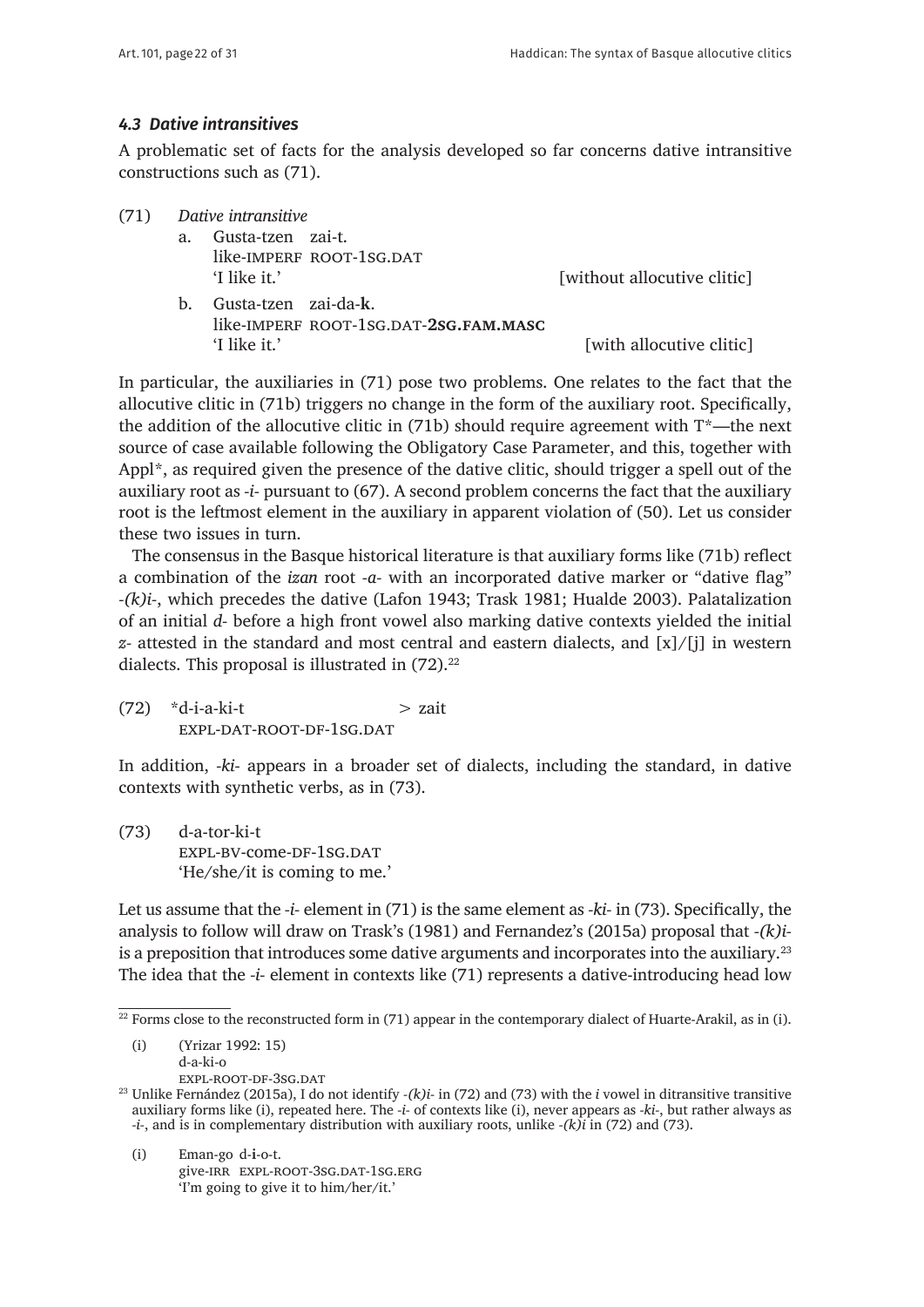in the functional sequence—either a P or Appl head—has been proposed by several authors (Trask 1981; Elordieta 2001; Fernández 2015b; a). As noted by Arregi and Nevins (2012), an important obstacle to such an analysis of this *-(k)i-* as a low P/Appl head concerns morpheme order. If this applicative morpheme is merged in a position below the auxiliary, then, on this approach, this element will need to head raise across intervening aspectual and modal morphemes in apparent violation of the Head Movement Constraint (Travis 1984). (See discussion of (65) and (66) above.) Second, if—as assumed in all syntactic approaches to Basque auxiliary formation—auxiliaries are formed by successive head-adjunction, it is hard to understand why such an applicative morpheme should surface to the right rather than to the left of the (higher) auxiliary root *-a-* in dative intransitive contexts like (72).

The fact that *-(k)i-* is able to raise past intervening heads suggests that it raises as a clitic, like the person morphemes described above. Let us assume, in particular, that *-(k) i-* reflects the presence of a PP-doubling clitic, akin to French/Italian *-y/-ci* (Kayne 1975; 2008), that raises and adjoins to the auxiliary. This movement step will be independent of the step that raises the dative clitic, which will move to its host, ModP, in the usual way. Specifically, let us assume that *-(k)i-* undergoes m-merger and head-adjunction in the way described above for other clitics, to a position here labeled F, just above the auxiliary root, as in (74). This latter assumption is required in order to express the fact that *-(k)i-* surfaces to the right of the auxiliary root, *(t)za-*.



The distribution of the auxiliary root *(t)za-*, like that of its competitors *-a-*, *-u-* and *-i-* can now be stated in terms of the different phi-probes on the auxiliary. Specifically, *(t)za-* is inserted in the presence of case-assigning  $P^*$  and  $v^*$  heads. When an allocutive clitic is present in dative intransitive contexts (like (71b)), the allocutive clitic will be probed by  $T^*$  in the usual way, i.e. with the total inventory of phi-probes  $\{v^*, P^* T^*\}$ . The root will spell out as *(t)za-* rather than *-u-*, as desired, since the former is the more specific context.24 The rules governing the spellout of auxiliary heads can now be summarized in their final form in (75).

- (75) *Vocabulary insertion rules for Aux (final version)*
	- a.  $-i$ - $\Leftrightarrow$  Aux \_\_\_\_\_\_ T<sup>\*</sup>, Applicative<sup>\*</sup>
	- b.  $(t)za \leftrightarrow Aux \longrightarrow v^*, P^*$ <br>c.  $-u \leftrightarrow Aux \longrightarrow T^*$
	- c.  $-u \leftrightarrow \text{Aux }$  T<sup>\*</sup><br>d  $-a \leftrightarrow \text{Aux }$  els
	- d. *-a- ↔* Aux —— elsewhere

<sup>&</sup>lt;sup>24</sup> Effectively, incorporation of the P-clitic *-(k)i*- into the auxiliary blocks the rule spelling out the auxiliary as *-i-*. From the perspective of Freeze's (1992) and Kayne's (1993) approaches to *have* as *be*+P, one way of understanding the absence of an auxiliary root change in (71b) is that an operation that combines *be*+P to produce *edun*, 'have' in Basque auxiliaries is blocked by the presence of *-(ki)-* on the auxiliary. (See Arregi 2004; Arregi & Nevins 2012; and Torrego & Fernández 2016 for discussions of prospects for a P-incorporation approach to *have/be* in Basque.) In the case of Basque, however, independent evidence for a P head in *edun* contexts is difficult to discern, and for this reason I will not pursue this approach.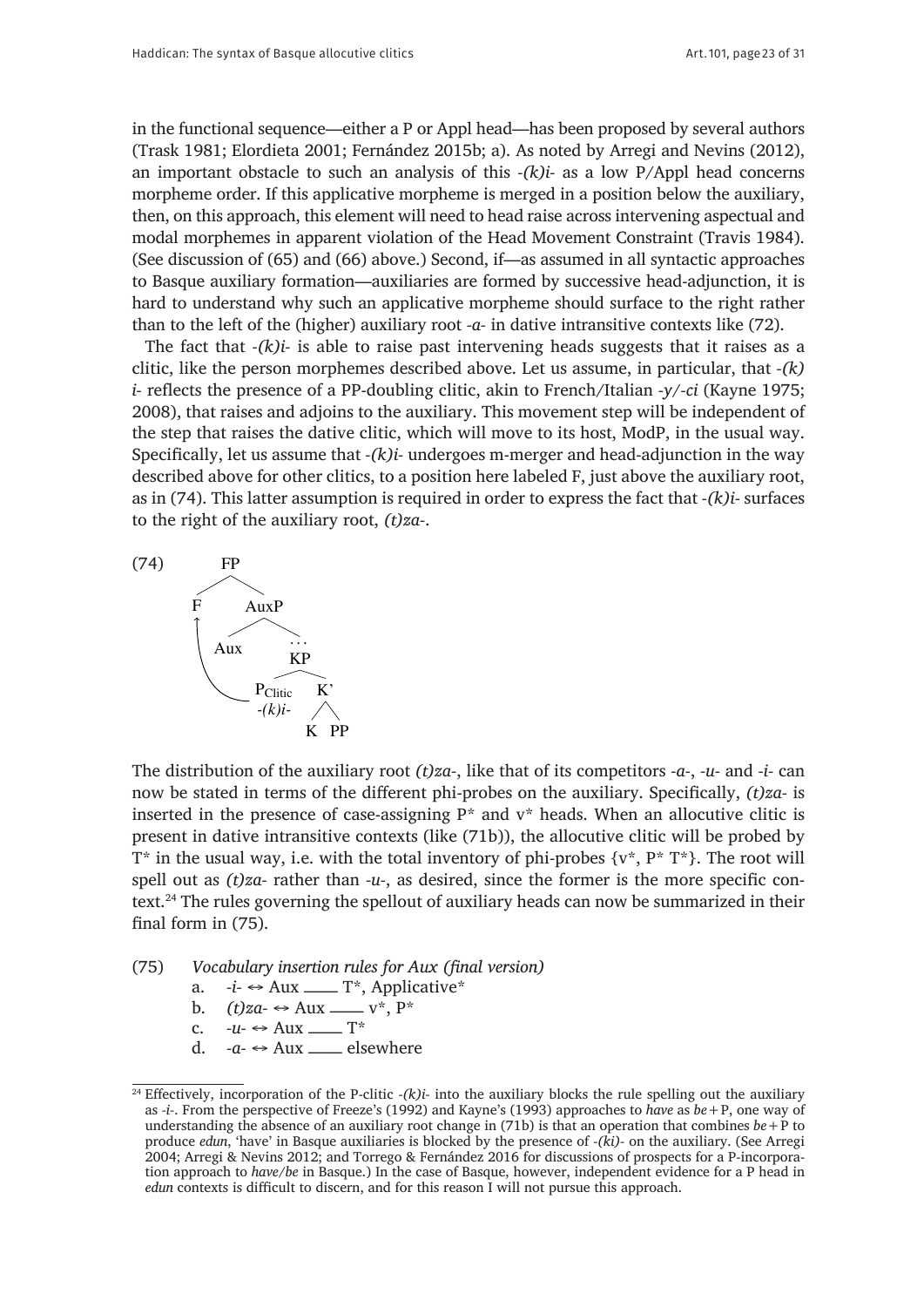A second problem posed by dative intransitive constructions concerns the fact that the auxiliary root appears word-initially in present tense third person contexts, in apparent violation of the expletive insertion rule in (50). Let us assume, following Hualde's (2003) suggestion, that expletive *d-* is inserted as usual and subsequently deleted in phonology. Such a phonological process might be related to the fact that, in Basque there are no \*[dts] or \*[ds] strings—the sequence that would otherwise be produced by combining expletive *d-* with the *-(t)za* auxiliary root. As a reviewer notes, however, such an approach does not explain why insertion of a buffer vowel that seems to appear in past tense forms like (76a) does not bleed this *d-*deletion rule, yielding the unattested (76b).25

| (76) | 'I liked it.'                                                               | a. Gusta-tzen z-i-tza-i-da-n.<br>like-IMPERF EXPL-BV-ROOT-P-1SG.DAT-C | [Past]    |
|------|-----------------------------------------------------------------------------|-----------------------------------------------------------------------|-----------|
|      | $\mathbf{b}$ . $\mathbf{c}$ Gusta-tzen <b>d-a</b> -tza-i-t.<br>'I like it.' | like-IMPERF EXPL-BV-ROOT-P-1SG.DAT                                    | [Present] |

From the perspective of Rebuschi's generalization, a question that arises now is why the presence of an allocutive clitic triggers no expletive *z-*, given that no change applies to the auxiliary root. That is, what blocks the unattested form in (77c)?

| (77) |                | Dative intransitive   |                                                 |                             |
|------|----------------|-----------------------|-------------------------------------------------|-----------------------------|
|      | a.             | Gusta-tzen za-i-t.    |                                                 |                             |
|      |                |                       | like-IMPERF ROOT-P-1SG.DAT                      |                             |
|      |                | 'I like it.'          |                                                 | [without allocutive clitic] |
|      | b.             | Gusta-tzen za-i-da-k. |                                                 |                             |
|      |                |                       | like-IMPERF ROOT-P-1SG.DAT-2SG.FAM.MASC         |                             |
|      |                | 'I like it.'          |                                                 | [with allocutive clitic]    |
|      | $\mathbf{c}$ . |                       | Gusta-tzen *z-i-za-i-da-k.                      |                             |
|      |                |                       | like-IMPERF EXPL-BV-ROOT-P-1SG.DAT-2SG.FAM.MASC |                             |
|      |                | 'I like it.'          |                                                 | [with allocutive clitic]    |

On the approach developed in the previous section, expletive *z-* is triggered in allocutive clitic contexts when Fin probes the allocutive clitic. In contexts like (41), however, the above analysis has assumed that the extra source of case for the allocutive clitic is T, as provided for by the Obligatory Case Parameter. The absence of an expletive *z*element here, as in (77c), is therefore accounted for on this approach without further assumptions.

## **5 Ergative displacement**

Section 3.1 proposed an account of the fact that first person ergative clitics are linearized to the right of allocutive clitics. Specifically, in the analysis above, this reflects the fact that first person clitics move to a higher position—SpeakerP—than do third-person clitics. A question that arises from the perspective of this proposal is how this person effect relates to another person hierarchy effect on ergative clitic placement, termed "ergative displacement" in the Basque literature (Ortiz de Urbina 1989; Laka 1993; Fernández &

<sup>&</sup>lt;sup>25</sup> These facts are reminiscent of the fact that in some western dialects, for some past transitive forms in 3sg absolutive, this "EPP" position is also not overtly filled. These issues are set aside in the remaining discussion.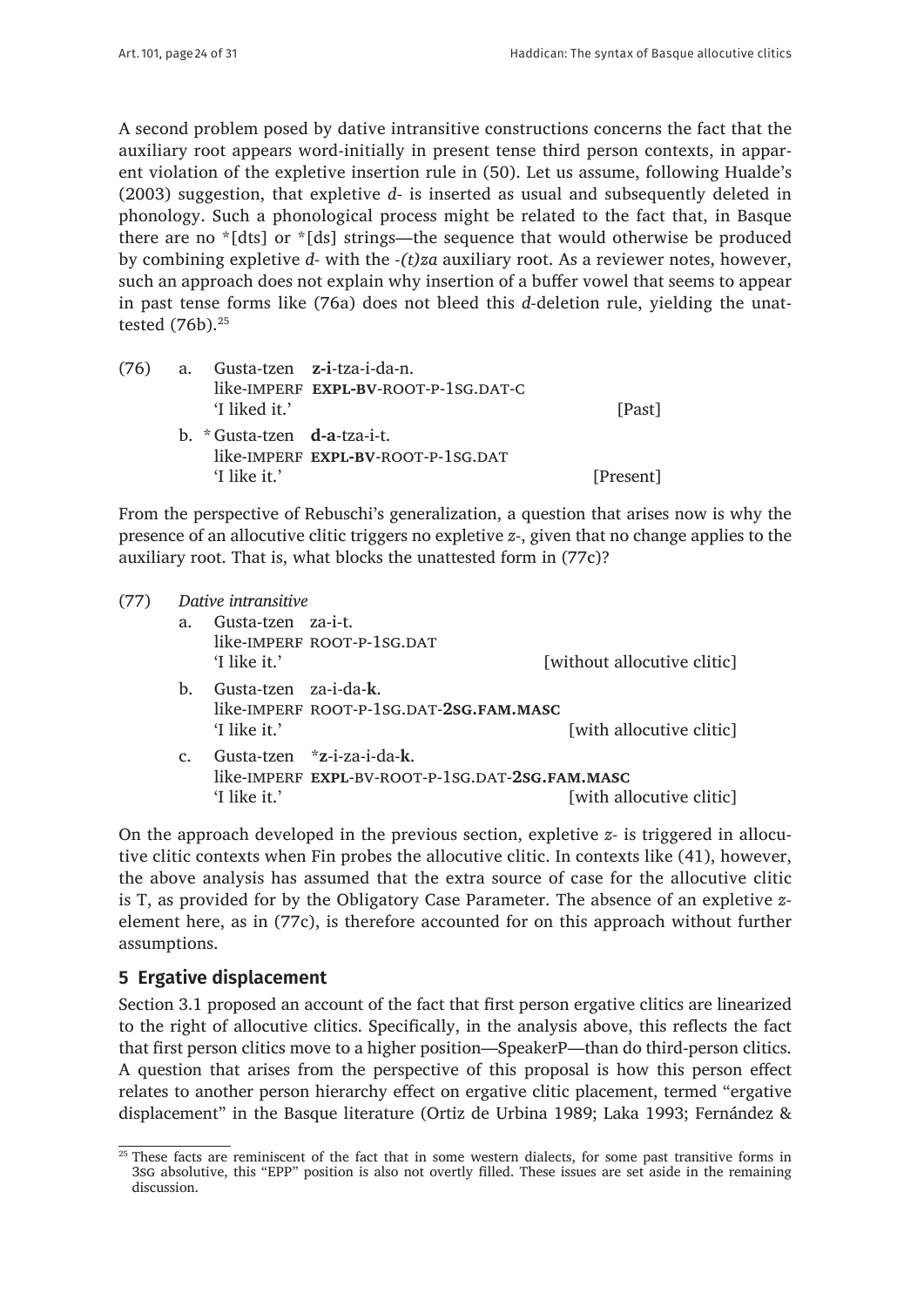Albizu 2000; Albizu 1997; 2002; Albizu & Eguren 2000; Rezac 2003; Béjar & Rezac 2009; Arregi & Nevins 2012).

Ergative displacement refers to auxiliary forms in which the first position slot is occupied by an ergative person morpheme rather than an expletive morpheme or an absolutive clitic. Examples of such forms are given in (78) and (79).

- (78) Ikus-i **n**-u-en. see-perf **1sg.erg**-root-pst 'I saw him/her/it.'
- (79) Ikus-i-ko **n**-u-ke. see-inf-irr **1sg.erg**-root-mod 'I would see him/her/it.'

Ergative displacement is subject to two restrictions relevant to the discussion. First, ergative displacement is blocked in the presence of an absolutive clitic:

(80) Ikus-i **nind**-u-**zu**-n. see-perf **1sg.abs**-root-**2sg.erg**-pst 'You saw me.'

Second, ergative displacement only applies in past tense or irrealis contexts. This restriction has been observed in much of the literature cited above on ergative displacement, but I am not aware of any account in the literature for *why* the restriction should hold. This tense/mood restriction on ergative displacement is reminiscent of conditions on exponence of the expletive morpheme in that ergative displacement is triggered only in tense/mood environments in which the expletive morpheme does not spell out with the elsewhere value, *d-*. The previous section proposed that exponence of the expletive morpheme is sensitive to properties of Fin. In view of the similar distributions of *z-*/*l*expletive exponence and ergative displacement, let us consider a partially unified account of the two phenomena in terms of properties of Fin.

The proposal in section 4.1 followed the consensus in the Basque literature in taking T to be the locus of ergative case (Rezac 2008; Etxepare 2006, a.o.). In the case of first and second person ergative arguments, the analysis assumed that T inherits uninterpretable person features from Speaker/Addressee and that these features probe the external argument when present. Let us assume following Arregi & Nevins (2012) that the property of T that makes it a potential clitic host is a  $[+Finite]$  feature, which it inherits from Fin. This [+Finite] feature in collaboration with the phi-probe triggers ergative clitic movement to the position of the auxiliary. In contexts in which Fin is specified for past tense—that is, in ergative displacement and expletive *z-* contexts—let us assume that Fin can withhold this feature, i.e. that it does not descend to T. This property might be understood in terms of the more general fact that properties of finiteness in Basque, including clitic licensing, correlate with tense specification (as it does in other languages). The  $[+F\text{inite}]$  feature on Fin, together with the speaker/addressee features that have raised to Fin by virtue of head movement, will now make Fin a potential clitic host for first and second person ergative clitics. The EPP property of Fin is therefore satisfied by the ergative clitic. Specifically, let us assume that this is spec-to-spec movement, which applies before m-merger would otherwise adjoin the clitic to Speaker. Again, m-merger will not adjoin the clitic to Fin in order to satisfy the requirement that spec, Fin be filled (see discussion of (50)). This proposal is illustrated in (81).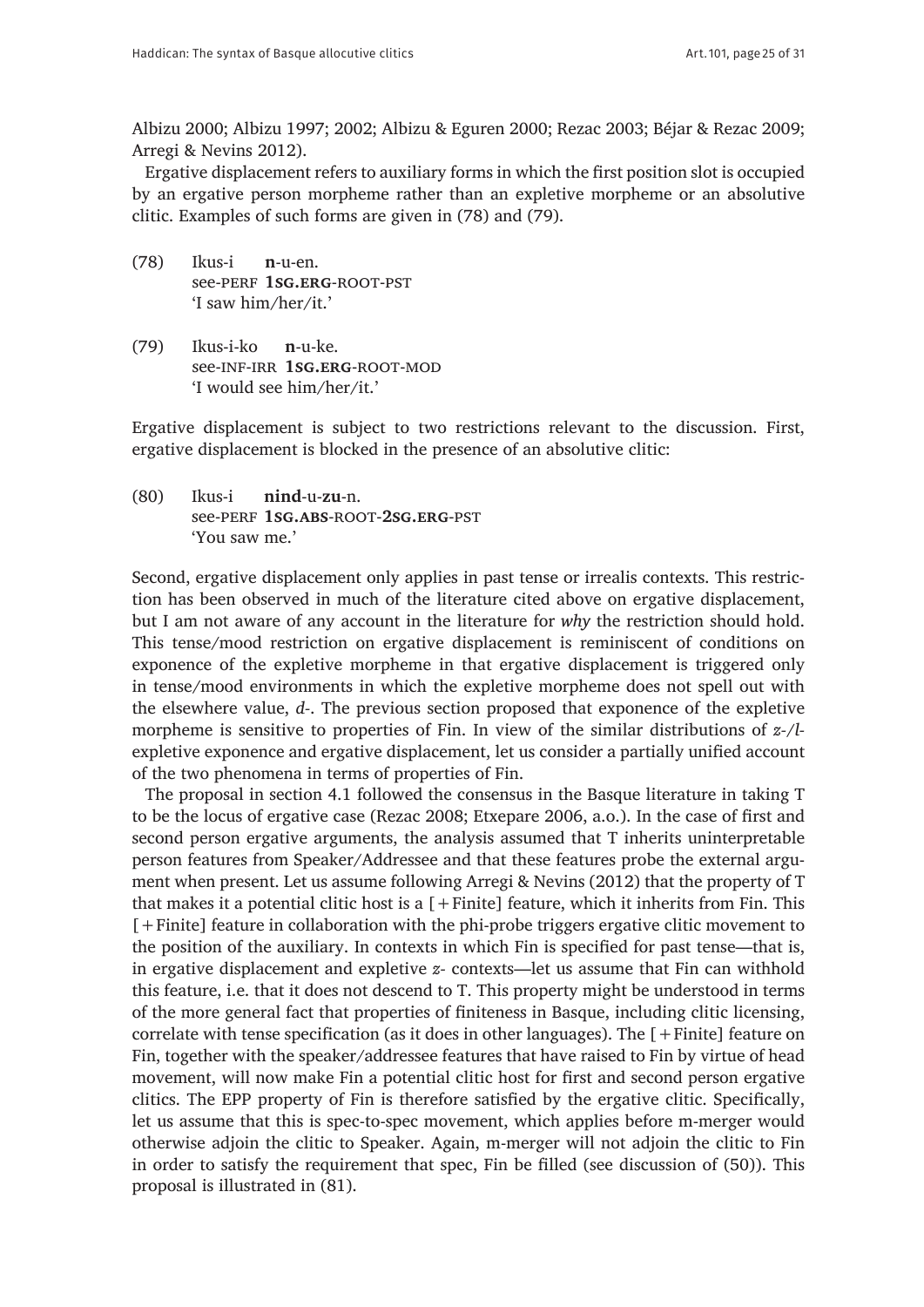#### (81) *Ergative displacement*



In present tense contexts, where ergative displacement does not apply, the past tense specified Fin head, *-(e)n* is not merged and ergative displacement is not triggered. In contexts like (79), however, ergative displacement does apply, despite the absence of an overt complementizer. The analysis will require that such contexts involve a silent tensespecified irrealis complementizer that also triggers ergative displacement.

In the presence of an absolutive clitic, where ergative displacement is blocked, the absolutive clitic rather than the ergative clitic will move to Fin, since Fin is the only potential host for absolutive clitics. Again, following Arregi & Nevins (2012), let us assume that all person clitics must be licensed by raising to FinP. Let us assume further that a given head can host only one clitic, which otherwise seems consistent with the facts. If the ergative clitic rather than the absolutive clitic were to raise to FinP, the absolutive would have no landing site in a local relationship with FinP, in apparent violation of the licensing condition on Basque clitics.

### **6 Conclusion**

Basque allocutivity has been a star witness in recent literature on the syntactic encoding of speech act roles, but to date, little work has examined the morphosyntax of these forms in close detail. This paper presents an analysis of the fine-grained syntax of Basque allouctive morphemes. A parochial consequence of the analysis is to model three recalcitrant properties of the morphosyntax of Basque allocutive clitics. More generally, this paper provides support for the position in recent literature that speech act roles in are encoded by a nominal element introduced in a left peripheral head. I have suggested that, in Basque, this element is overt and in fact behaves in ways similar to thematic addressees in Basque.

A question unaddressed in the preceding discussion is how the syntax of Basque allocutive forms compares with that of other languages described in the literature, including Galician (Carbón Riobóo 1995; Longa & Lorenzo 2001; Huidobro 2009), Korean (Pak 2017; Portner et al. to appear), and Magahi (Verma 1991; Bhattacharya 2016). The analysis above leads straightforwardly to the expectation that allocutive forms in these languages will have properties shared by thematic addressees. Work on these issues would benefit from formal comparative work, which has not so far been extensively pursued.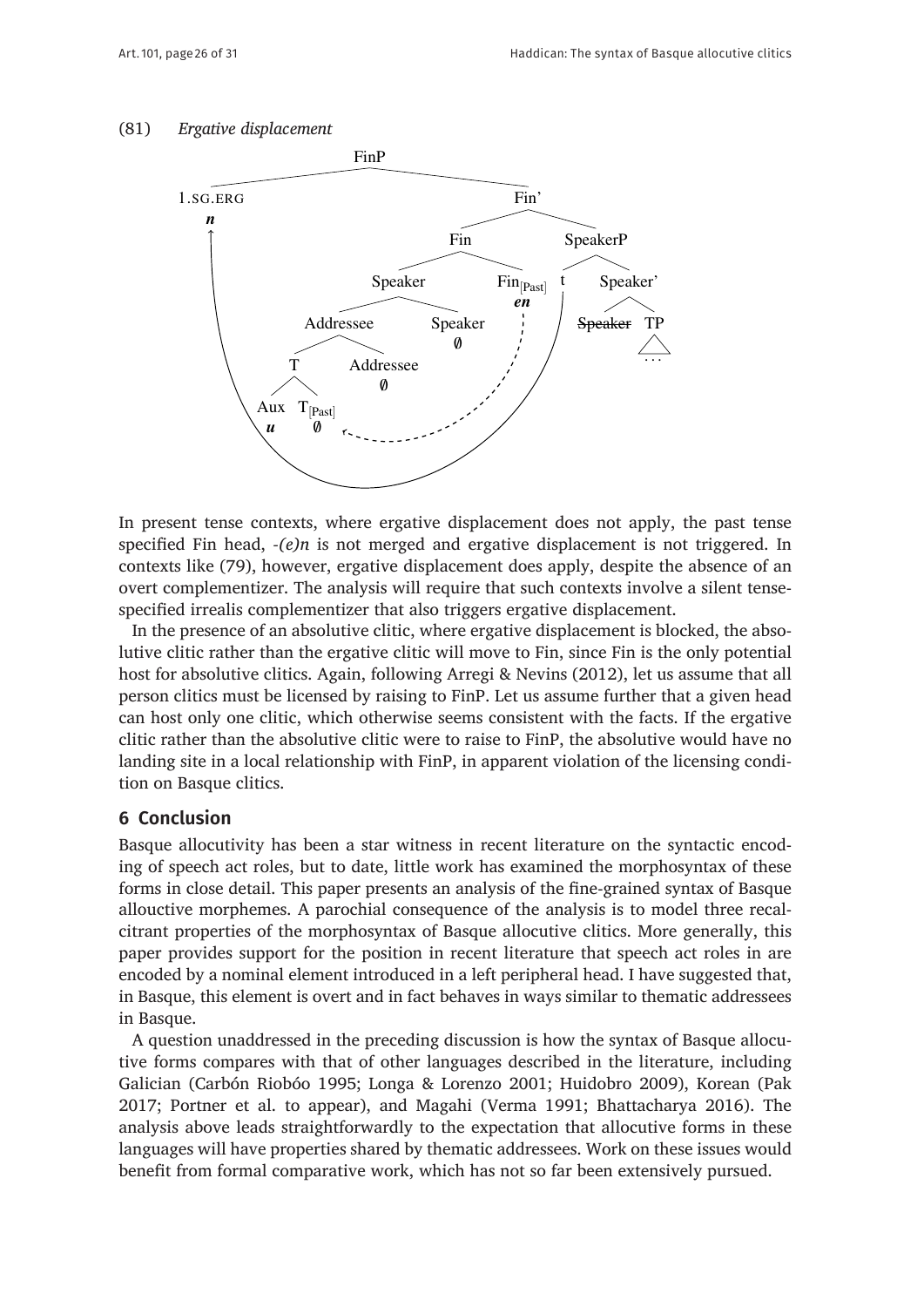## **Abbreviations**

 $1 =$  first person,  $2 =$  second person,  $\text{ABS} =$  absolutive,  $\text{AUX} =$  auxiliary,  $\text{BV} =$  buffer vowel,  $c =$  complementizer, CAUS = causative, COP = copula, DAT = dative, DF = dative flag,  $ERG = ergative$ ,  $EXPL = expletive$ ,  $FAM = familiar$ ,  $FEM = ferminine$ ,  $FORM$  $=$  form, IMPERF  $=$  imperfect, INF  $=$  infinitive, IRR  $=$  irrealis, MASC  $=$  masculine, MOD  $=$  modal, NUM  $=$  number,  $p =$  preposition, PERF  $=$  perfect, PL  $=$  plural, PST  $=$  past,  $\text{ROOT} = \text{root}, \text{SG} = \text{singular}$ 

#### **Acknowledgements**

I'm grateful to two very insightful Glossa reviewers for detailed comments that have improved this paper considerably. I'm also grateful to the following for help with judgements and/or comments on the analysis: Txomin Arratibel, Iñigo Arteatx, Xabier Artiagoitia, Maia Duguine, Arantzazu Elordieta, Urtzi Etxeberria, Ricardo Etxepare, Iñaki Camino, Beatriz Fernandez, Patxi Goenaga, Aritz Irurtzun, Richard Kayne, Oihana Lujanbio, Ane Odria, Beñat Oyharçabal, Koldo Zuazo and audiences at WCCFL, NYU and the University of the Basque Country. It is dedicated to Txomin Arratibel. This paper is a revised and expanded version of Haddican (2015). All errors are mine.

#### **Funding Information**

This research is supported by a grant from the Spanish Ministry of Economy and Competitiveness (MINECO FFI2014-51878-P).

#### **Competing Interests**

The author has no competing interests to declare.

#### **References**

- Alberdi, Jabier. 1995. The development of the Basque system of terms of address and the allocutive conjugation. In José Ignacio Hualde, Joseba Andoni Lakarra & Robert L. Trask (eds.), *Toward a history of the Basque language*, 275–294. Amsterdam/Philadelphia: John Benjamins.
- Albizu, Pablo. 1997. Generalized Person-Case Constraint: A case for a syntaxdriven inflectional morphology. In Amaya Mendikoetxea & Myriam Uribe-Etxebarria (eds.), *Theoretical issues at the morphology-syntax interface*, 1–34. Euskal Herriko Unibertsitatea.
- Albizu, Pablo. 2002. Basque verbal morphology: Redefining cases. In Xabier Artiagoitia, Patxi Goenaga & Joseba Andoni Lakarra (eds.), *Erramu Boneta: Festschrift for Rudolf P.G. de Rijk*, 1–19. Euskal Herriko Unibertsitatea.
- Albizu, Pablo & Luis Eguren. 2000. An optimality theoretic account for "ergative displacement" in Basque. In Wolfgang U. Dressler, Oskar E. Pfeiffer, Markus A. Pöchtrager & John R. Rennison (eds.), *Amsterdam studies in the theory and history of linguistic sciences*, 1–24. Benjamins.
- Alcázar, Asier & Mario Saltarelli. 2014. *The syntax of imperatives*, vol. 140. Cambridge: Cambridge University Press.
- Antonov, Anton. 2015. Verbal allocutivity in a crosslinguistic perspective. *Linguistic Typology* 19(1). 55–85. DOI:<https://doi.org/10.1515/lingty-2015-0002>
- Arregi, Karlos. 2004. The have/be alternation in Basque. Ms. University of Illinois, Urbana-Champaign.
- Arregi, Karlos & Andrew Nevins. 2012. *Morphotactics: Basque auxiliaries and the structure of spellout*, vol. 86. Dordrecht: Springer. DOI: [https://doi.org/10.1007/978-94-007-](https://doi.org/10.1007/978-94-007-3889-8) [3889-8](https://doi.org/10.1007/978-94-007-3889-8)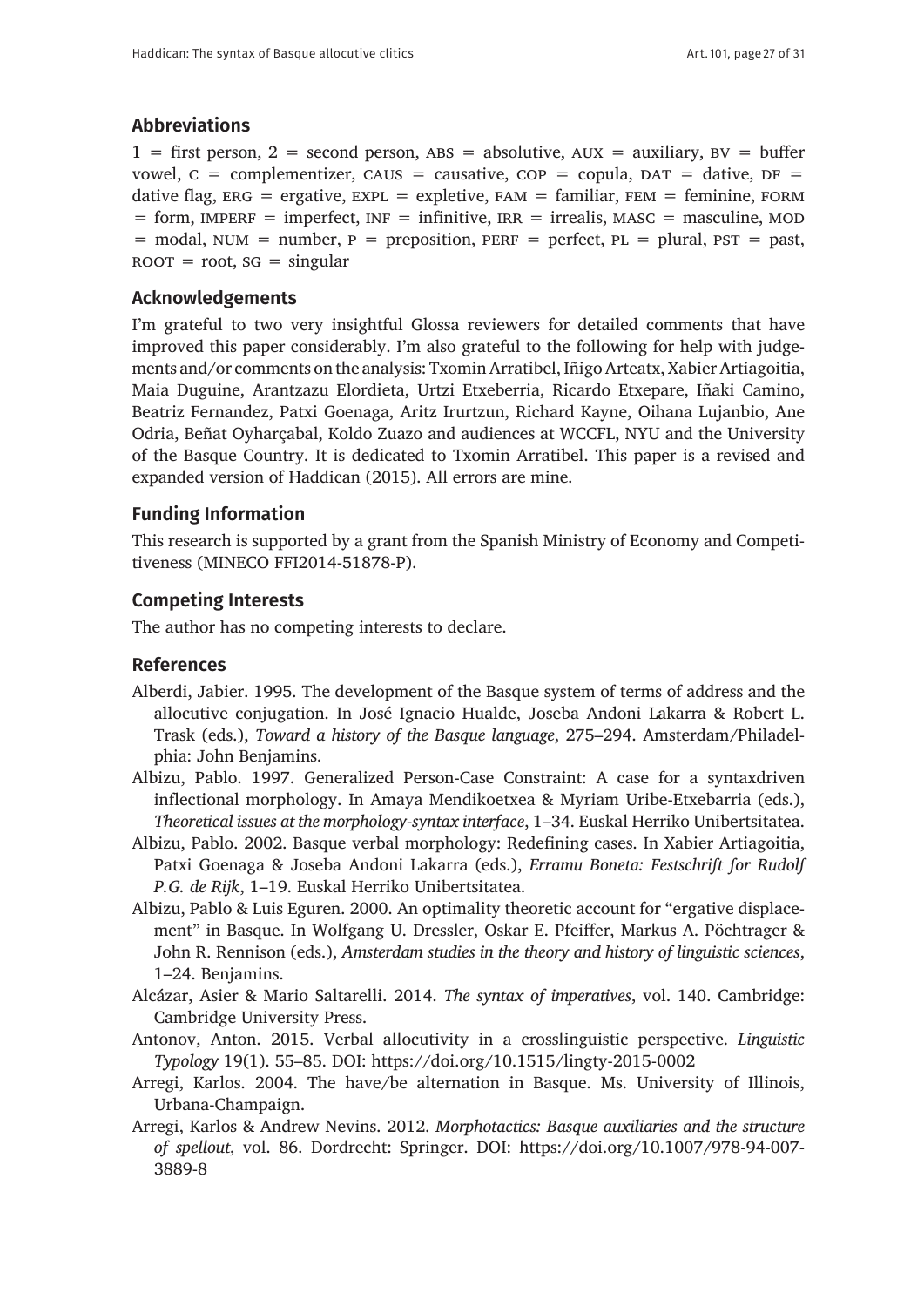- Artiagoitia, Xabier. 2001. Seemingly ergative and ergatively seeming. In Julia Rogers Herschensohn, Mallén Enrique & Zagona Karen (eds.), *Features and interfaces in romance: Essays in honor of Heles Contreras*, 1–22. Amsterdam/Philadelphia: John Benjamins. DOI:<https://doi.org/10.1075/cilt.222.02art>
- Baker, Mark. 1985. The mirror principle and morphosyntactic explanation. *Linguistic Inquiry* 16(3). 373–415.
- Baker, Mark C. 2008. *The syntax of agreement and concord*, vol. 115. Cambridge: Cambridge University Press. DOI: <https://doi.org/10.1017/CBO9780511619830>
- Béjar, Susana & Milan Rezac. 2009. Cyclic agree. *Linguistic Inquiry* 40(1). 35–73. DOI: <https://doi.org/10.1162/ling.2009.40.1.35>
- Bhattacharya, Tanmoy. 2016. Inner/outer politeness in central Māgadhan Prākrit languages: Agree as labeling. *Linguistic Analysis* 40. 3–4.
- Bianchi, Valentina. 2003. On finiteness as logophoric anchoring. In Jacqueline Guéron & Liliane Tasmovski (eds.), *Temps et point de vue/tense and point of view*, 213–246. Nanterre: Université Paris X.
- Bobaljik, Jonathan. 1993. On ergativity and ergative unergatives. *MIT Working papers in Linguistics* 19(4588). 334385.
- Carbón Riobóo, María de la Soledad. 1995. Ethical datives and solidarity clitics in Galician. Lawrence, KS: University of Kansas MA Thesis.
- Carstens, Vicki. 2003. Rethinking complementizer agreement: Agree with a casechecked goal. *Linguistic Inquiry* 34(3). 393–412. DOI: [https://doi.](https://doi.org/10.1162/002438903322247533) [org/10.1162/002438903322247533](https://doi.org/10.1162/002438903322247533)
- Cheng, Lisa & Hamida Demirdache. 1993. External arguments in Basque. In José Ignacio Hualde & Jon Ortiz de Urbina (eds.), *Generative studies in Basque linguistics*, 71–87. Amsterdam/Philadelphia: John Benjamins. DOI: [https://doi.org/10.1075/](https://doi.org/10.1075/cilt.105.03che) [cilt.105.03che](https://doi.org/10.1075/cilt.105.03che)
- Chomsky, Noam. 2000. Minimalist Inquiries: The Framework. In Dan Michaels Roger Martin & Juan Uriagereka (eds.), *Step by step. Essays on minimalist syntax in honor of Howard Lasnik*, 83–155. Cambridge, MA: MIT Press.
- Chomsky, Noam. 2008. On phases. In Robert Freiden, Carlos P Otero & Maria Luisa Zubizarreta (eds.), *Foundational issues in linguistic theory: essays in honor of Jean-Roger Vergnaud*, vol. 45, 133–166. Cambridge, MA: MIT Press. DOI: [https://doi.org/10.7551/](https://doi.org/10.7551/mitpress/9780262062787.003.0007) [mitpress/9780262062787.003.0007](https://doi.org/10.7551/mitpress/9780262062787.003.0007)
- D'Alessandro, Roberta & Ian Roberts. 2010. Past participle agreement in Abruzzese: Split auxiliary selection and the null-subject parameter. *Natural Language & Linguistic Theory*  28(1). 41–72. DOI:<https://doi.org/10.1007/s11049-009-9085-1>
- de Yrizar, Pedro. 1997. *Morfología del verbo auxiliar labortano: (estudio dialectológico)*. Bilbao: Euskaltzaindia.
- Elordieta, Arantzazu. 2001. *Verb movement and constituent permutation in Basque*. Utrecht: LOT.
- Elordieta, Arantzazu & Bill Haddican. 2018. Truncation feeds intervention: Two clausetype effects in Basque. *Natural Language & Linguistic Theory* 36(2). 403–443. DOI: <https://doi.org/10.1007/s11049-017-9381-0>
- Espinal, M. Teresa. 2013. On the structure of vocatives. In Barbara Sonnenhauser & Patrizia Noel Aziz Hanna (eds.), *Vocative! Addressing between system and performance*, 109–132. Berlin: Walter de Gruyter. DOI:<https://doi.org/10.1515/9783110304176.109>
- Etxepare, Ricardo. 2006. Number long-distance agreement in (substandard) Basque. *Anuario del Seminario de Filología Vasca "Julio de Urquijo"* 40(1/2). 303–350.
- Fernández, Beatriz. 2015a. The syntax of *-(k)i*, a Basque preposition. *Dialectologia: Revista electrònica*, 81–107.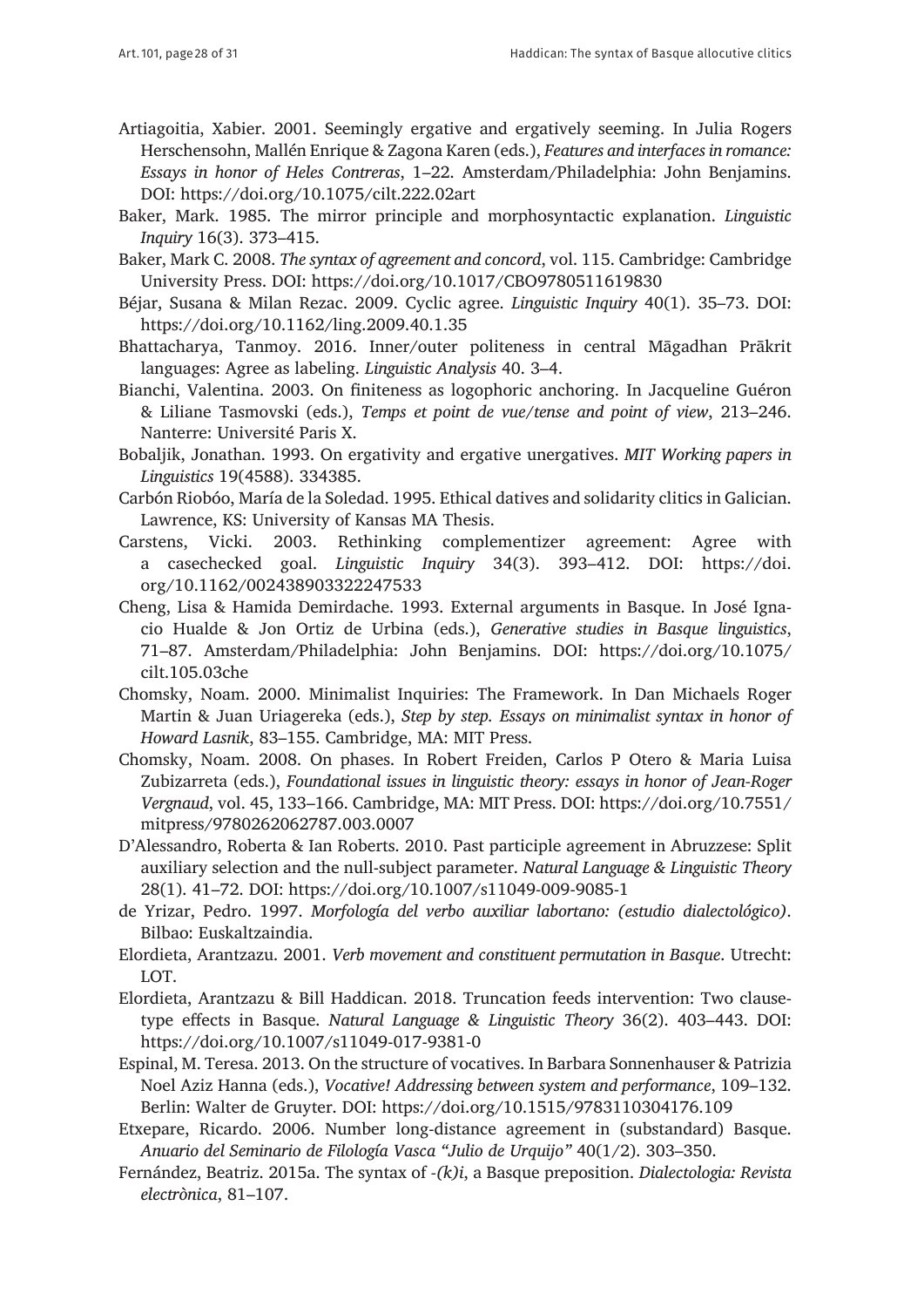- Fernández, Beatriz. 2015b. *(K)i-*. In Beatriz Fernández & Pello Salaburu (eds.), *Ibon sarasola gorazarre*, 213–228. Bilbao: University of the Basque Country.
- Fernández, Beatriz & Pablo Albizu. 2000. Ergative displacement in Basque and the division of labour between morphology and syntax. In *Proceedings of the Annual Regional Meeting of the Chicago Linguistic Society*. 103–118.
- Frajzyngier, Zygmunt. 1989. Non-propositional addressees. In *Proceedings of the Annual Regional Meeting of the Chicago Linguistic Society*. 41–49.
- Freeze, Ray A. 1992. Existentials and other locatives. *Language* 68. 553–595. DOI: [https://](https://doi.org/10.2307/415794) [doi.org/10.2307/415794](https://doi.org/10.2307/415794)
- Gómez, Ricardo & Koldo Sainz. 1995. On the origin of the finite forms of the Basque verb. In José Hualde, Ignacio Joseba Lakarra & Robert Trask (eds.), *Towards a history of the Basque languge*, 235–274. Amsterdam/Philadelphia: John Benjamins.
- Haddican, Bill. 2015. A note on Basque vocative clitics. In Beatriz Fernández & Pello Salaburu (eds.), *Ibon Sarasola, Gorazarre*, 303–317. Bilbao: University of the Basque Country.
- Haegeman, Liliane & Marjo van Koppen. 2012. Complementizer agreement and the relation between C0 and T0 . *Linguistic Inquiry* 43(3). 441–454.
- Haegeman, Liliane & Virginia Hill. 2013. The syntactization of discourse. In Raffaella Folli, Christina Sevdali & Robert Truswell (eds.), *Syntax and its limits*, 370–390. Oxford: Oxford University Press. DOI: [https://doi.org/10.1162/LING\\_a\\_00096](https://doi.org/10.1162/LING_a_00096)
- Halle, Morris & Alec Marantz. 1994. Some key features of distributed morphology. *MIT working papers in linguistics* 21(275). 88.
- Hill, Virginia. 2007. Vocatives and the pragmatics–syntax interface. *Lingua* 117(12). 2077–2105. DOI:<https://doi.org/10.1016/j.lingua.2007.01.002>
- Hill, Virginia. 2013. *Vocatives: How syntax meets with pragmatics*. Leiden: Brill.
- Holmberg, Anders. 2015. Verb second. In Tibor Kiss & Artemis Alexiadou (eds.), *Syntax theory and analysis: An international handbook*, 342–383. Berlin: Walter de Gruyter.
- Hooper, Joan B & Sandra A Thompson. 1973. On the applicability of root transformations. *Linguistic Inquiry* 4(4). 465–497.
- Hualde, José Ignacio. 2003. Finite forms. In José Ignacio Hualde & Jon Ortiz de Urbina (eds.), *A grammar of Basque*, 211–252. Berlin: Walter de Gruyter.
- Hualde, José Ignacio, Bernard Oyharçabal & Jon Ortiz de Urbina. 2003. Verbs. In José Ignacio Hualde & Jon Ortiz de Urbina (eds.), *A grammar of Basque*, 195–242. Berlin: Walter de Gruyter.
- Huidobro, Susana. 2009. Datives as "concordia" case: Evidence from Spanish and Galician, *Paper presented at the 19th Colloquium on Generative Grammar*, April 2009, Vitoria-Gasteiz.
- Kayne, Richard. 1993. Toward a modular theory of auxiliary selection. *Studia Linguistica*  47. 3–31. DOI: <https://doi.org/10.1111/j.1467-9582.1993.tb00837.x>
- Kayne, Richard S. 1975. *French syntax: The transformational cycle*. Cambridge, MA: MIT Press.
- Kayne, Richard S. 2008. Expletives, datives, and the tension between morphology and syntax. *The limits of syntactic variation* 132. 175–217.
- Lafon, René. 1943. *Le système du verbe Basque au xvie siècle*. Bordeaux: Delmas.
- Laka, Itziar. 1993. The structure of inflection: A case study in  $X^0$  syntax. In José Ignacio Hualde & Jon Ortiz de Urbina (eds.), *Generative studies in Basque linguistics*, 21–70. Amsterdam/Philadelphia: John Benjamins. DOI: [https://doi.org/10.1075/](https://doi.org/10.1075/cilt.105.02lak) [cilt.105.02lak](https://doi.org/10.1075/cilt.105.02lak)
- Larzabal, Piarres. 1968. *Matalas*. [http://klasikoak.armiarma.eus/.](http://klasikoak.armiarma.eus/)
- Legate, Julie Anne. 2011. Under-inheritance. *NELS 42 talk*.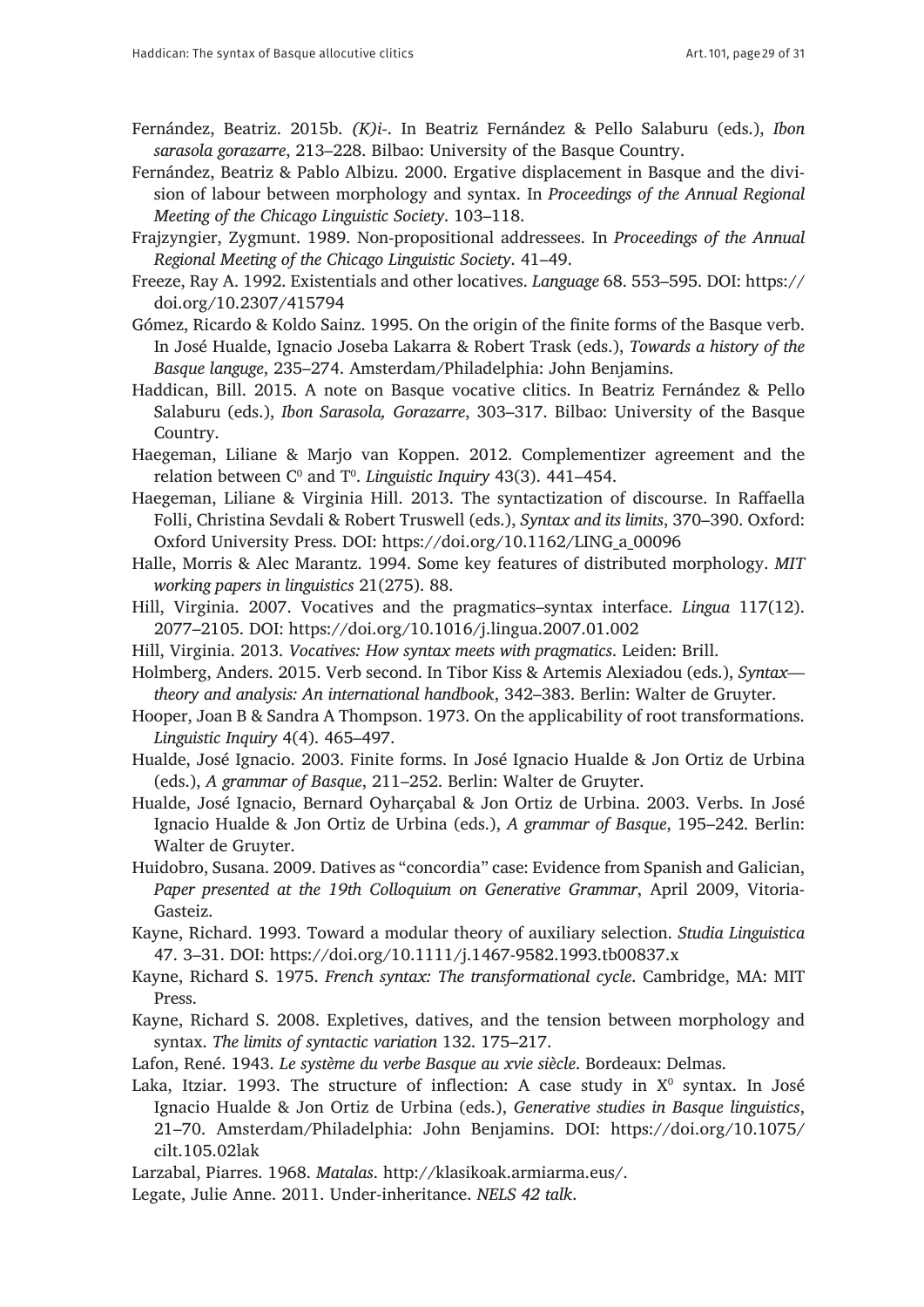- Leu, Thomas. 2015. Generalized X-to-C in Germanic. *Studia Linguistica* 69(3). 272–303. DOI:<https://doi.org/10.1111/stul.12035>
- Longa, Victor M. & Guillermo Lorenzo. 2001. Universal constraints on 'superfluous' elements: The case of Galician 'Arb Che'. *Current Issues in Spanish Syntax and Semantics*  53. 175.
- Matushansky, Ora. 2006. Head movement in linguistic theory. *Linguistic Inquiry* 37(1). 69–109. DOI:<https://doi.org/10.1162/002438906775321184>
- Miyagawa, Shigeru. 2012. Agreements that occur mainly in the main clause. In Lobke Aelbrecht, Liliane Haegeman & Rachel Nye (eds.), *Main clause phenomena: New horizons*, 79–112. Amsterdam/Philadelphia: Benjamins. DOI: [https://doi.org/10.1075/](https://doi.org/10.1075/la.190.04miy) [la.190.04miy](https://doi.org/10.1075/la.190.04miy)
- Miyagawa, Shigeru. 2013. Surprising agreements at T and C. Ms, MIT.
- Miyagawa, Shigeru. 2017. *Agreement beyond phi*. Cambridge, MA: MIT Press.
- Nevins, Andrew. 2011. Multiple agree with clitics: Person complementarity vs. omnivorous number. *Natural Language & Linguistic Theory* 29(4). 939–971. DOI: [https://doi.](https://doi.org/10.1007/s11049-011-9150-4 ) [org/10.1007/s11049-011-9150-4](https://doi.org/10.1007/s11049-011-9150-4 )
- Ortiz de Urbina, Jon. 1989. *Some parameters in the grammar of Basque*. Dordrecht: Foris Publications.
- Oyharçabal, Beñat. 1992. Structural case and inherent case marking: Ergaccusativity in Basque. *Anuario del Seminario de Filología Vasca "Julio de Urquijo"* 27. 309–342.
- Oyharçabal, Bernard. 1993. Verb agreement with non arguments: On allocutive agreement. In José Ignacio Hualde & Jon Ortiz de Urbina (eds.), *Generative studies in Basque linguistics*, 89–89. Amsterdam/Philadelphia: John Benjamins. DOI: [https://doi.](https://doi.org/10.1075/cilt.105.04oyh) [org/10.1075/cilt.105.04oyh](https://doi.org/10.1075/cilt.105.04oyh)
- Pak, Miok D. 2017. Towards understanding the syntactic representation of honorifics in Korean. *Korean Linguistics* 17(2). 132–166. DOI:<https://doi.org/10.1075/kl.17.2.01pak>
- Portner, Paul, Miok Pak & Raffaella Zanuttini. to appear. The addressee at the syntaxsemantics interface: Evidence from politeness and speech style. *Language*.
- Preminger, Omer. 2009. Breaking agreements: Distinguishing agreement and clitic doubling by their failures. *Linguistic Inquiry* 40(4). 619–666. DOI: [https://doi.](https://doi.org/10.1162/ling.2009.40.4.619) [org/10.1162/ling.2009.40.4.619](https://doi.org/10.1162/ling.2009.40.4.619)
- Rebuschi, Georges. 1981. Autour des formes allocutives du basque. In *Euskalarien nazioarteko jardunaldiak*. 307–321. Bilbao: Euskaltzaindia.
- Rebuschi, Georges. 1984. *Structure de l'énoncé en basque*, vol. 3. Leuven: Peeters Publishers.
- Rezac, Milan. 2003. The fine structure of cyclic agree. *Syntax* 6(2). 156–182. DOI: [https://](https://doi.org/10.1111/1467-9612.00059) [doi.org/10.1111/1467-9612.00059](https://doi.org/10.1111/1467-9612.00059)
- Rezac, Milan. 2008. The syntax of eccentric agreement: The Person Case Constraint and absolutive displacement in Basque. *Natural Language & Linguistic Theory* 26(1). 61–106. DOI:<https://doi.org/10.1007/s11049-008-9032-6>
- Rezac, Milan, Pablo Albizu & Ricardo Etxepare. 2014. The structural ergative of Basque and the theory of case. *Natural Language & Linguistic Theory* 32(4). 1273–1330. DOI: <https://doi.org/10.1007/s11049-014-9239-7>
- Rizzi, Luigi. 1997. The fine structure of the left periphery. In Liliane Haegeman (ed.), *Elements of grammar*, 281–337. Dordrecht: Kluwer Academic Publishers. DOI: [https://](https://doi.org/10.1007/978-94-011-5420-8_7) [doi.org/10.1007/978-94-011-5420-8\\_7](https://doi.org/10.1007/978-94-011-5420-8_7)
- Roberts, Ian. 2004. The C-system in Brythonic Celtic languages, V2, and the EPP. In Luigi Rizzi (ed.), *The cartography of syntactic structures*, 297–327. New York/Oxford: Oxford University Press.